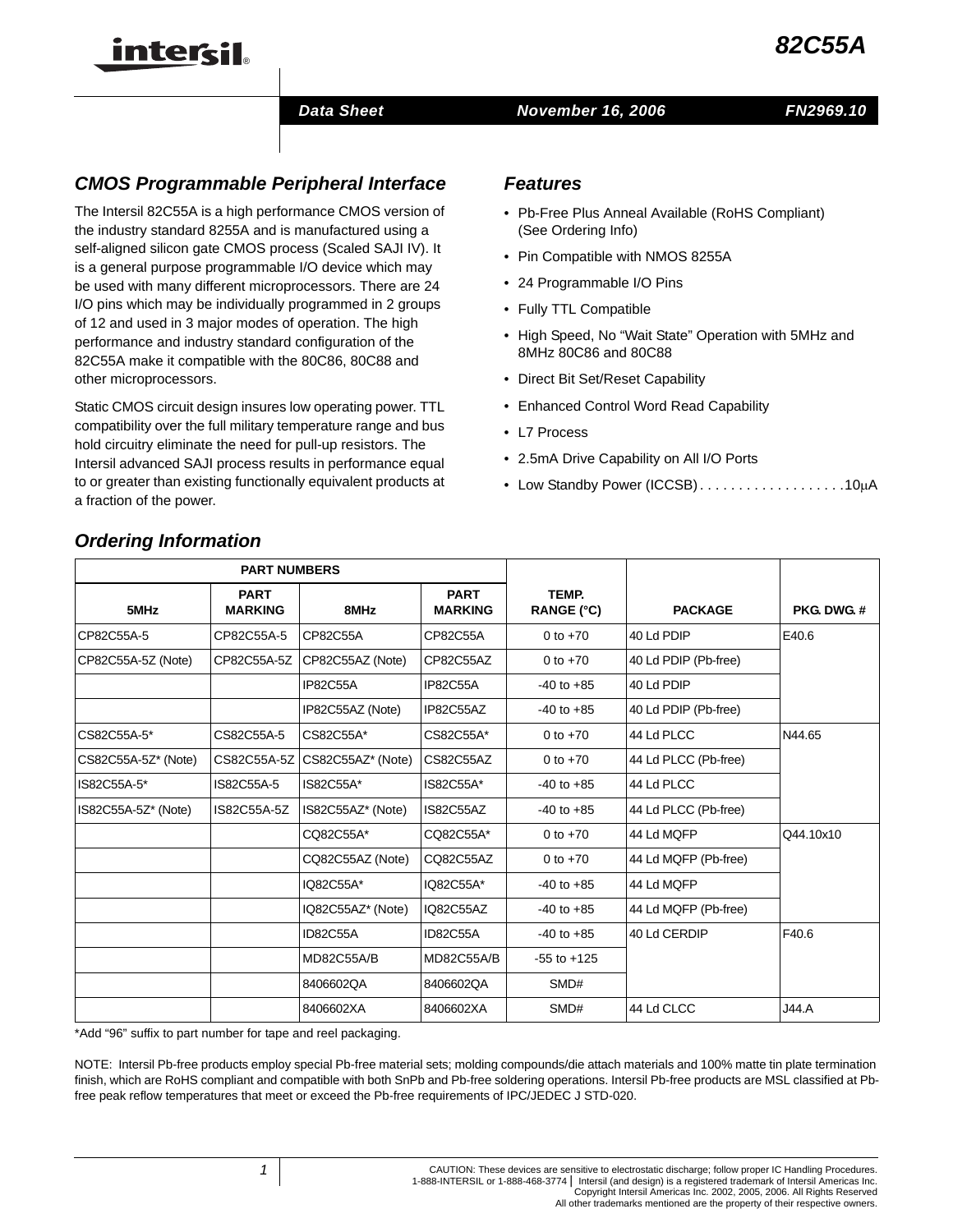





 $\frac{6}{2}$ **PB3 PB4 PB5 PB6**

囗

目 囗 口

**PB1 PB2**

口 口

**82C55A (CLCC)** TOP VIEW

**26 25 24 23 <sup>18</sup> <sup>19</sup> <sup>20</sup> <sup>21</sup> <sup>22</sup> PB7**

**NC**

囗

囗

 $\Box$   $v_{cc}$ **D7 D6**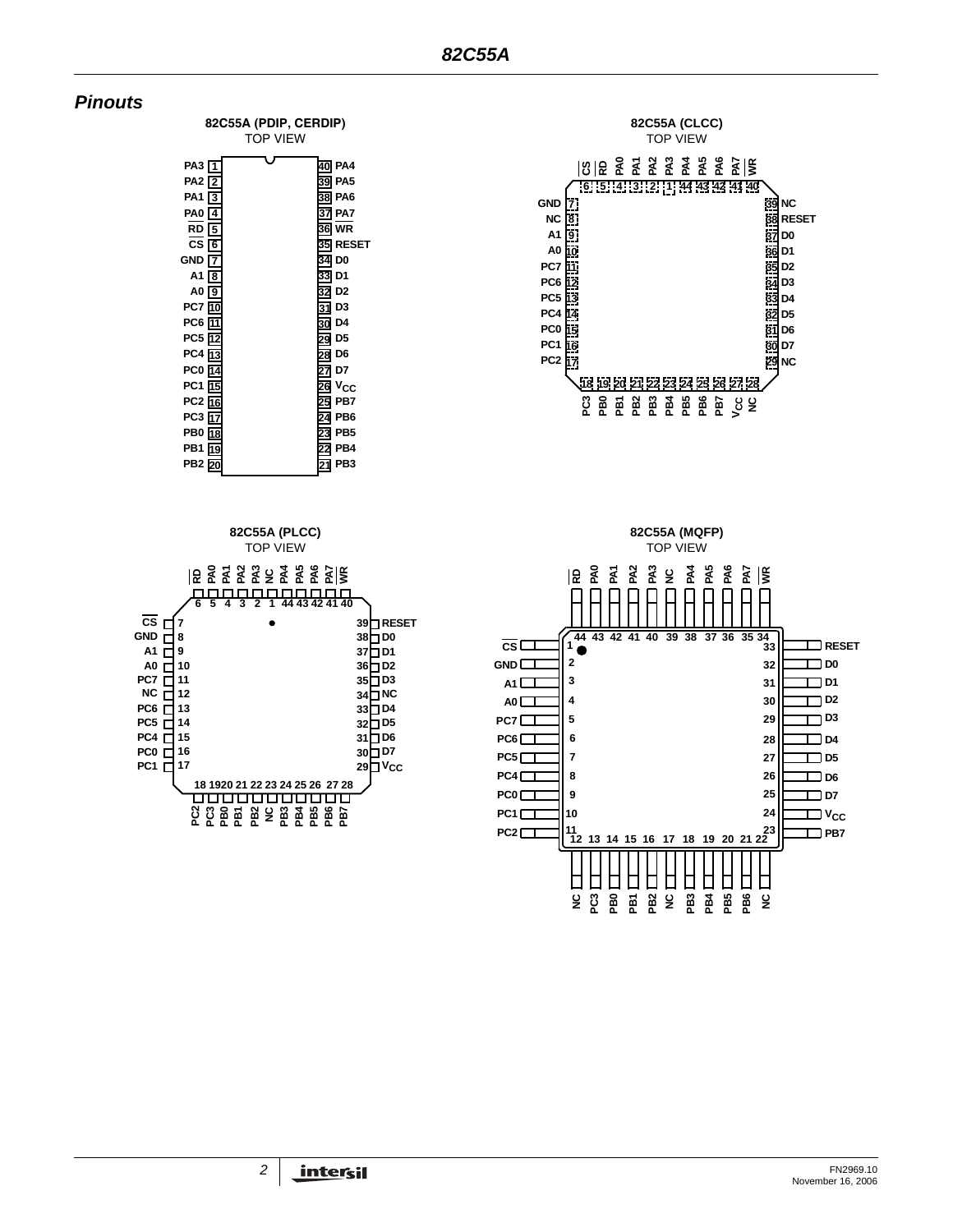# *Pin Description*

| <b>SYMBOL</b>            | <b>TYPE</b> | <b>DESCRIPTION</b>                                                                                                                                                                                                                                    |
|--------------------------|-------------|-------------------------------------------------------------------------------------------------------------------------------------------------------------------------------------------------------------------------------------------------------|
| $V_{\rm CC}$             |             | $V_{\text{CC}}$ : The +5V power supply pin. A 0.1µF capacitor between $V_{\text{CC}}$ and GND is recommended for decoupling.                                                                                                                          |
| <b>GND</b>               |             | <b>GROUND</b>                                                                                                                                                                                                                                         |
| $D0-D7$                  | 1/O         | DATA BUS: The Data Bus lines are bidirectional three-state pins connected to the system data bus.                                                                                                                                                     |
| <b>RESET</b>             |             | RESET: A high on this input clears the control register and all ports (A, B, C) are set to the input mode with the "Bus"<br>Hold" circuitry turned on.                                                                                                |
| $\overline{\text{cs}}$   |             | CHIP SELECT: Chip select is an active low input used to enable the 82C55A onto the Data Bus for CPU<br>communications.                                                                                                                                |
| $\overline{RD}$          |             | READ: Read is an active low input control signal used by the CPU to read status information or data via the data bus.                                                                                                                                 |
| $\overline{\mathsf{WR}}$ |             | WRITE: Write is an active low input control signal used by the CPU to load control words and data into the 82C55A.                                                                                                                                    |
| $A0 - A1$                |             | ADDRESS: These input signals, in conjunction with the RD and WR inputs, control the selection of one of the three<br>ports or the control word register. A0 and A1 are normally connected to the least significant bits of the Address Bus<br>A0, A1. |
| PA0-PA7                  | I/O         | PORT A: 8-bit input and output port. Both bus hold high and bus hold low circuitry are present on this port.                                                                                                                                          |
| PB0-PB7                  | I/O         | PORT B: 8-bit input and output port. Bus hold high circuitry is present on this port.                                                                                                                                                                 |
| PC0-PC7                  | I/O         | PORT C: 8-bit input and output port. Bus hold circuitry is present on this port.                                                                                                                                                                      |

# *Functional Diagram*

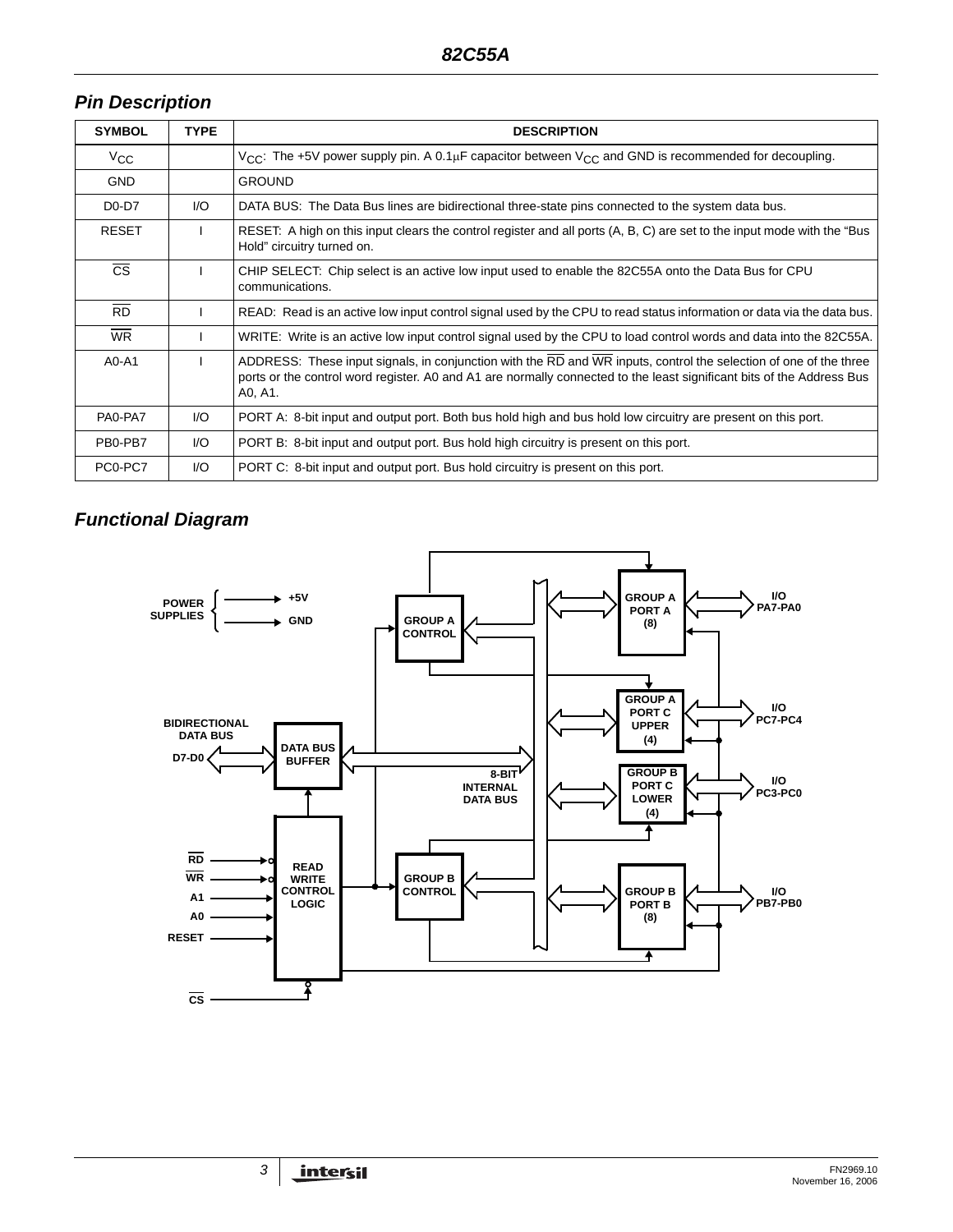# *Functional Description*

## *Data Bus Buffer*

This three-state bidirectional 8-bit buffer is used to interface the 82C55A to the system data bus. Data is transmitted or received by the buffer upon execution of input or output instructions by the CPU. Control words and status information are also transferred through the data bus buffer.

## *Read/Write and Control Logic*

The function of this block is to manage all of the internal and external transfers of both Data and Control or Status words. It accepts inputs from the CPU Address and Control busses and in turn, issues commands to both of the Control Groups.

**(CS)** Chip Select. A "low" on this input pin enables the communication between the 82C55A and the CPU.

**(RD)** Read. A "low" on this input pin enables 82C55A to send the data or status information to the CPU on the data bus. In essence, it allows the CPU to "read from" the 82C55A.

**(WR)** Write. A "low" on this input pin enables the CPU to write data or control words into the 82C55A.

**(A0 and A1)** Port Select 0 and Port Select 1. These input signals, in conjunction with the RD and WR inputs, control the selection of one of the three ports or the control word register. They are normally connected to the least significant bits of the address bus (A0 and A1).

| А1 | A0       | <b>RD</b> | <b>WR</b> | <b>CS</b> | <b>INPUT OPERATION</b><br>(READ)    |
|----|----------|-----------|-----------|-----------|-------------------------------------|
| 0  | 0        | $\Omega$  | 1         | $\Omega$  | Port A $\rightarrow$ Data Bus       |
| 0  | 1        | 0         | 1         | $\Omega$  | Port $B \rightarrow$ Data Bus       |
| 1  | 0        | 0         | 1         | 0         | Port $C \rightarrow$ Data Bus       |
| 1  | 1        | 0         | 1         | $\Omega$  | Control Word $\rightarrow$ Data Bus |
|    |          |           |           |           | <b>OUTPUT OPERATION</b><br>(WRITE)  |
| 0  | $\Omega$ | 1         | 0         | $\Omega$  | Data Bus $\rightarrow$ Port A       |
| 0  | 1        | 1         | $\Omega$  | 0         | Data Bus $\rightarrow$ Port B       |
| 1  | 0        | 1         | 0         | 0         | Data Bus $\rightarrow$ Port C       |
| 1  | 1        | 1         | 0         | 0         | Data Bus $\rightarrow$ Control      |
|    |          |           |           |           | <b>DISABLE FUNCTION</b>             |
| X  | X        | X         | X         | 1         | Data Bus $\rightarrow$ Three-State  |
| X  | X        | 1         | 1         | $\Omega$  | Data Bus $\rightarrow$ Three-State  |

#### **82C55A BASIC OPERATION**

**(RESET)** Reset. A "high" on this input initializes the control register to 9Bh and all ports (A, B, C) are set to the input mode. "Bus hold" devices internal to the 82C55A will hold the I/O port inputs to a logic "1" state with a maximum hold current of 400μA.



#### **FIGURE 1. 82C55A BLOCK DIAGRAM. DATA BUS BUFFER, READ/WRITE, GROUP A & B CONTROL LOGIC FUNCTIONS**

## *Group A and Group B Controls*

The functional configuration of each port is programmed by the systems software. In essence, the CPU "outputs" a control word to the 82C55A. The control word contains information such as "mode", "bit set", "bit reset", etc., that initializes the functional configuration of the 82C55A.

Each of the Control blocks (Group A and Group B) accepts "commands" from the Read/Write Control logic, receives "control words" from the internal data bus and issues the proper commands to its associated ports.

Control Group A - Port A and Port C upper (C7 - C4)

Control Group B - Port B and Port C lower (C3 - C0)

The control word register can be both written and read as shown in the "Basic Operation" table. Figure 4 shows the control word format for both Read and Write operations. When the control word is read, bit D7 will always be a logic "1", as this implies control word mode information.

## *Ports A, B, and C*

The 82C55A contains three 8-bit ports (A, B, and C). All can be configured to a wide variety of functional characteristics by the system software but each has its own special features or "personality" to further enhance the power and flexibility of the 82C55A.

**Port A** One 8-bit data output latch/buffer and one 8-bit data input latch. Both "pull-up" and "pull-down" bus-hold devices are present on Port A. See Figure 2A.

**Port B** One 8-bit data input/output latch/buffer and one 8-bit data input buffer. See Figure 2B.

**Port C** One 8-bit data output latch/buffer and one 8-bit data input buffer (no latch for input). This port can be divided into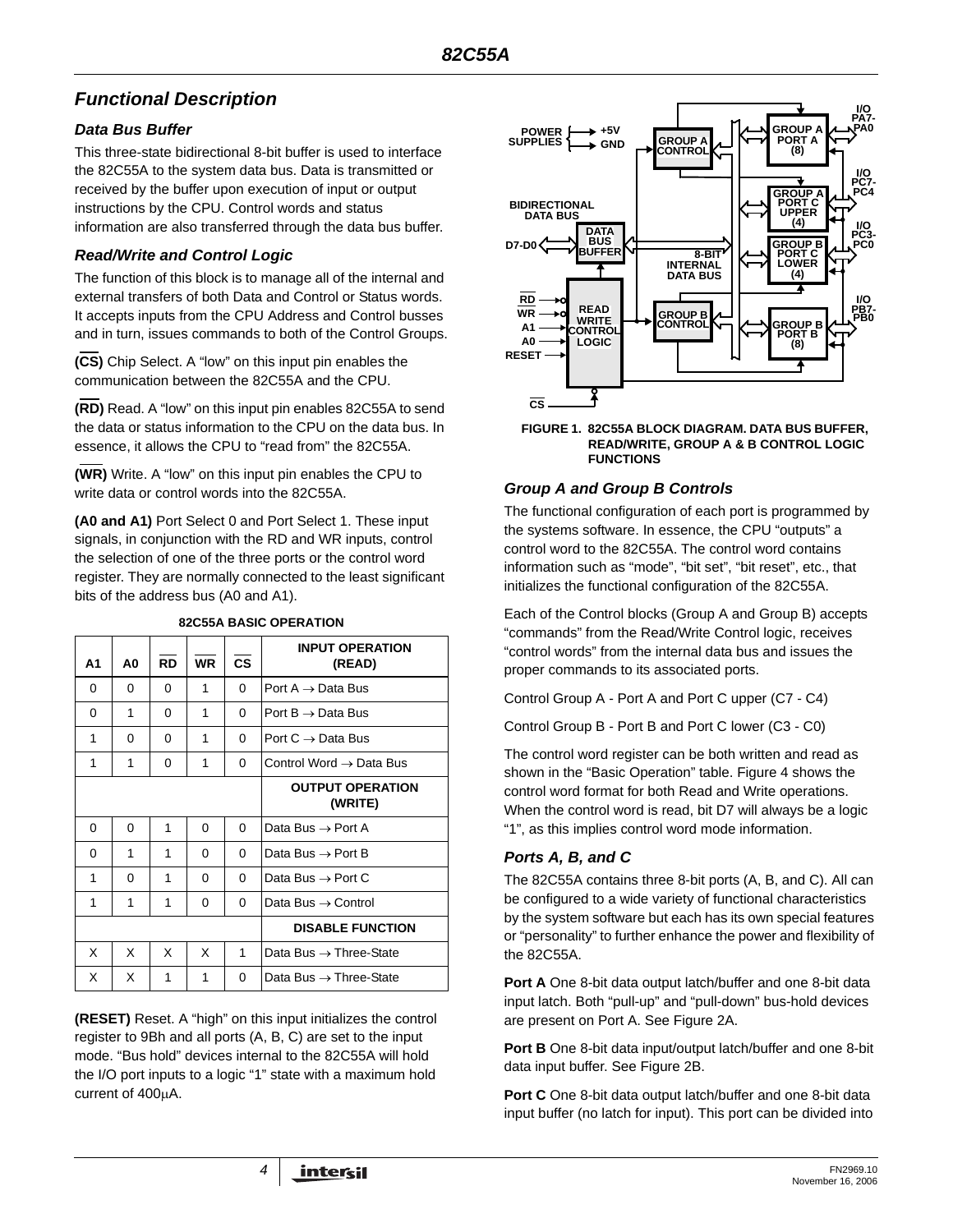two 4-bit ports under the mode control. Each 4-bit port contains a 4-bit latch and it can be used for the control signal output and status signal inputs in conjunction with ports A and B. See Figure 2B.



**FIGURE 2A. PORT A BUS-HOLD CONFIGURATION**



**FIGURE 2B. PORT B AND C BUS-HOLD CONFIGURATION**

**FIGURE 2. BUS-HOLD CONFIGURATION**

# *Operational Description*

#### *Mode Selection*

There are three basic modes of operation than can be selected by the system software:

- Mode 0 Basic Input/Output
- Mode 1 Strobed Input/Output
- Mode 2 Bidirectional Bus

When the reset input goes "high", all ports will be set to the input mode with all 24 port lines held at a logic "one" level by internal bus hold devices. After the reset is removed, the 82C55A can remain in the input mode with no additional initialization required. This eliminates the need to pull-up or pull-down resistors in all-CMOS designs. The control word register will contain 9Bh. During the execution of the system program, any of the other modes may be selected using a single output instruction. This allows a single 82C55A to service a variety of peripheral devices with a simple software maintenance routine. Any port programmed as an output port is initialized to all zeros when the control word is written.







**FIGURE 4. MODE DEFINITION FORMAT**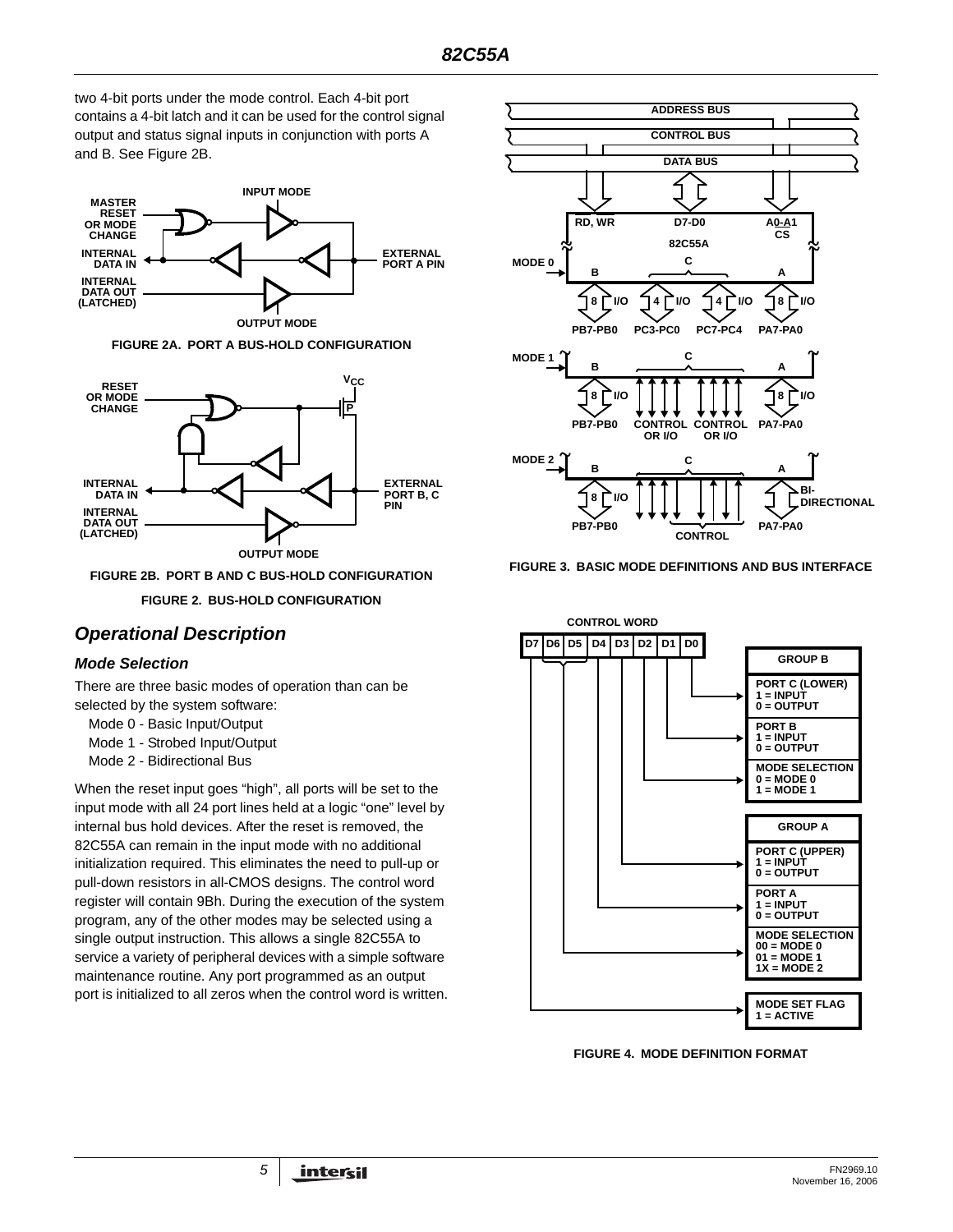The modes for Port A and Port B can be separately defined, while Port C is divided into two portions as required by the Port A and Port B definitions. All of the output registers, including the status flip-flops, will be reset whenever the mode is changed. Modes may be combined so that their functional definition can be "tailored" to almost any I/O structure. For instance: Group B can be programmed in Mode 0 to monitor simple switch closings or display computational results, Group A could be programmed in Mode 1 to monitor a keyboard or tape reader on an interruptdriven basis.

The mode definitions and possible mode combinations may seem confusing at first, but after a cursory review of the complete device operation a simple, logical I/O approach will surface. The design of the 82C55A has taken into account things such as efficient PC board layout, control signal definition vs. PC layout and complete functional flexibility to support almost any peripheral device with no external logic. Such design represents the maximum use of the available pins.

#### *Single Bit Set/Reset Feature (Figure 5)*

Any of the eight bits of Port C can be Set or Reset using a single Output instruction. This feature reduces software requirements in control-based applications.

When Port C is being used as status/control for Port A or B, these bits can be set or reset by using the Bit Set/Reset operation just as if they were output ports.



**FIGURE 5. BIT SET/RESET FORMAT**

## *Interrupt Control Functions*

When the 82C55A is programmed to operate in mode 1 or mode 2, control signals are provided that can be used as interrupt request inputs to the CPU. The interrupt request signals, generated from port C, can be inhibited or enabled by setting or resetting the associated INTE flip-flop, using the bit set/reset function of port C.

This function allows the programmer to enable or disable a CPU interrupt by a specific I/O device without affecting any other device in the interrupt structure.

## *INTE Flip-Flop Definition*

(BIT-SET)-INTE is SET - Interrupt Enable

(BIT-RESET)-INTE is Reset - Interrupt Disable

NOTE: All Mask flip-flops are automatically reset during mode selection and device Reset.

# *Operating Modes*

**Mode 0** (Basic Input/Output). This functional configuration provides simple input and output operations for each of the three ports. No handshaking is required, data is simply written to or read from a specific port.

Mode 0 Basic Functional Definitions:

- Two 8-bit ports and two 4-bit ports
- Any Port can be input or output
- Outputs are latched
- Inputs are not latched
- 16 different Input/Output configurations possible

#### **MODE 0 PORT DEFINITION**

|    | A              | B              |                |               | <b>GROUP A</b>          |                |               | <b>GROUP B</b>          |
|----|----------------|----------------|----------------|---------------|-------------------------|----------------|---------------|-------------------------|
| D4 | D <sub>3</sub> | D <sub>1</sub> | D <sub>0</sub> | <b>PORT A</b> | <b>PORTC</b><br>(Upper) | #              | <b>PORT B</b> | <b>PORTC</b><br>(Lower) |
| 0  | 0              | 0              | 0              | Output        | Output                  | 0              | Output        | Output                  |
| 0  | 0              | 0              | 1              | Output        | Output                  | 1              | Output        | Input                   |
| 0  | 0              | 1              | 0              | Output        | Output                  | $\overline{2}$ | Input         | Output                  |
| 0  | 0              | 1              | 1              | Output        | Output                  | 3              | Input         | Input                   |
| 0  | 1              | 0              | 0              | Output        | Input                   | 4              | Output        | Output                  |
| 0  | 1              | $\Omega$       | 1              | Output        | Input                   | 5              | Output        | Input                   |
| 0  | 1              | 1              | 0              | Output        | Input                   | 6              | Input         | Output                  |
| 0  | 1              | $\overline{1}$ | 1              | Output        | Input                   | $\overline{7}$ | Input         | Input                   |
| 1  | 0              | $\mathbf 0$    | 0              | Input         | Output                  | 8              | Output        | Output                  |
| 1  | 0              | 0              | 1              | Input         | Output                  | 9              | Output        | Input                   |
| 1  | 0              | $\overline{1}$ | 0              | Input         | Output                  | 10             | Input         | Output                  |
| 1  | 0              | 1              | 1              | Input         | Output                  | 11             | Input         | Input                   |
| 1  | 1              | 0              | 0              | Input         | Input                   | 12             | Output        | Output                  |
| 1  | 1              | $\mathbf 0$    | 1              | Input         | Input                   | 13             | Output        | Input                   |
| 1  | 1              | 1              | 0              | Input         | Input                   | 14             | Input         | Output                  |
| 1  | 1              | 1              | 1              | Input         | Input                   | 15             | Input         | Input                   |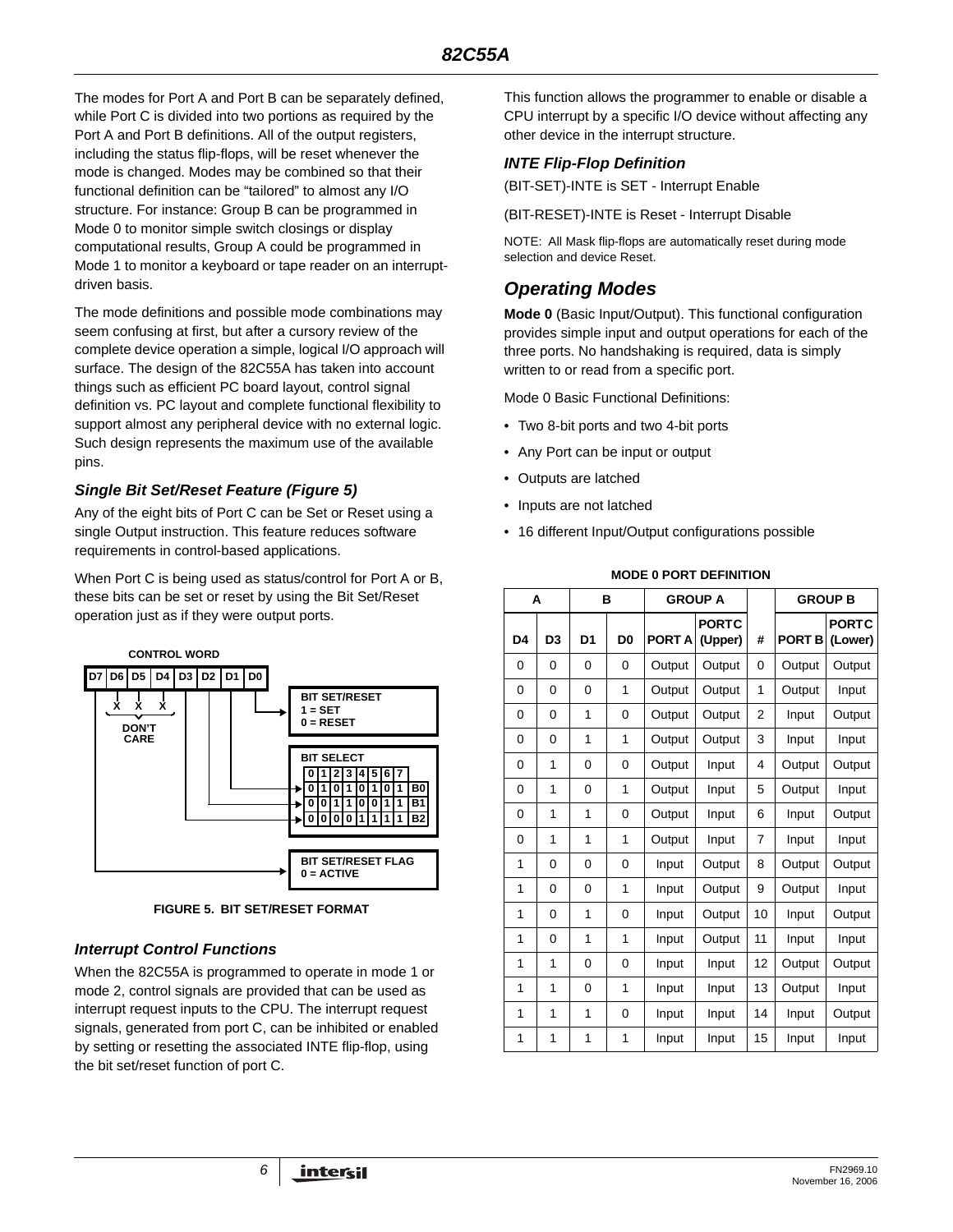

#### *Mode 0 Configurations*

#### **CONTROL WORD #0 CONTROL WORD #2**





**D7 D6 D5 D4 D3 D2 D1 D0**

**1**

**0 0 0 0 0 1 0**

**D7 - D0**



**82C55A**

**C**

**A**

**B**

**8**

**4**

**4**

**8**

**PA7 - PA0**

**PC7 - PC4**

**PC3 - PC0**

**PB7 - PB0**

**CONTROL WORD #1 CONTROL WORD #3**

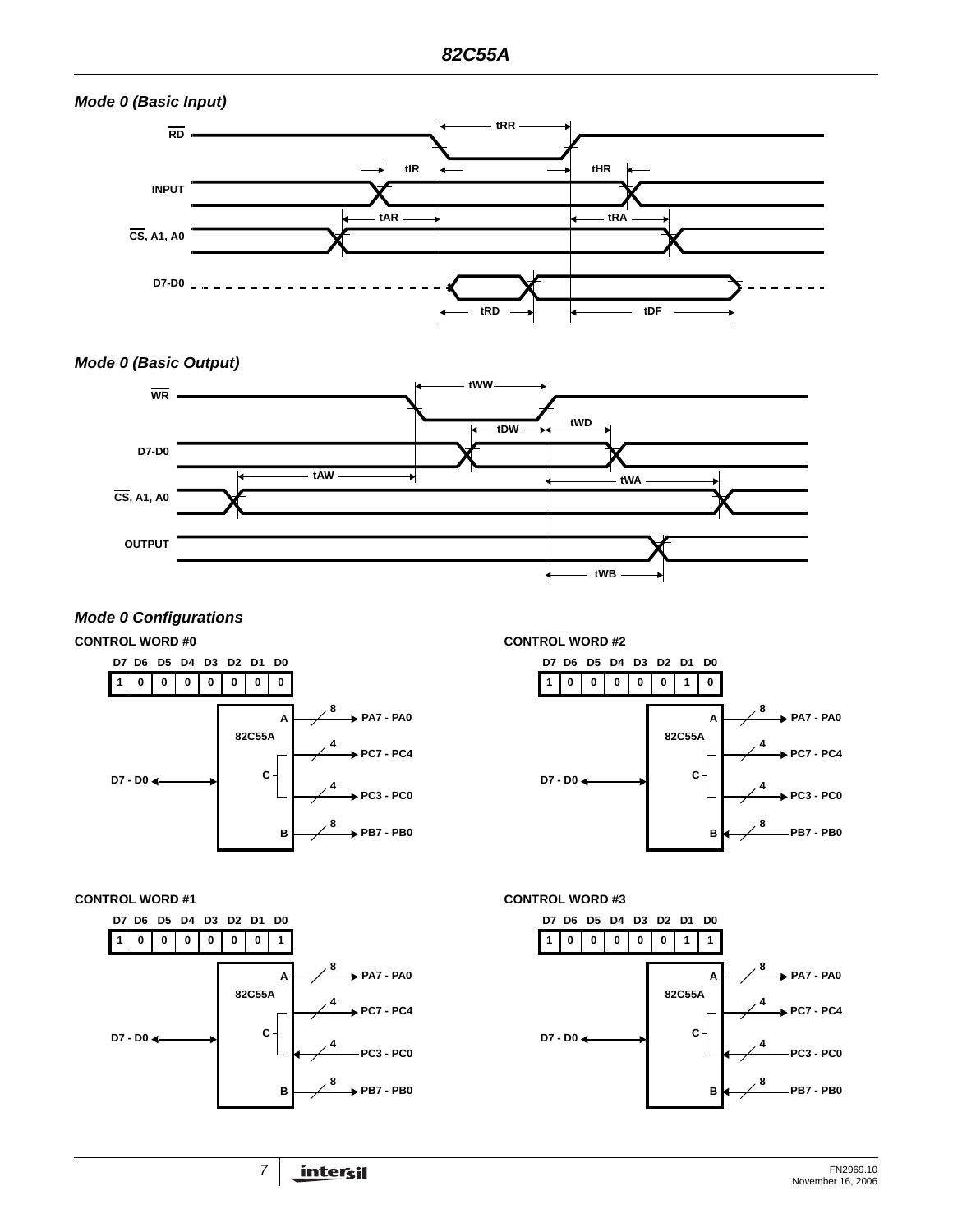# *Mode 0 Configurations* **(Continued)**







**CONTROL WORD #5 CONTROL WORD #9**



**CONTROL WORD #6 CONTROL WORD #10**









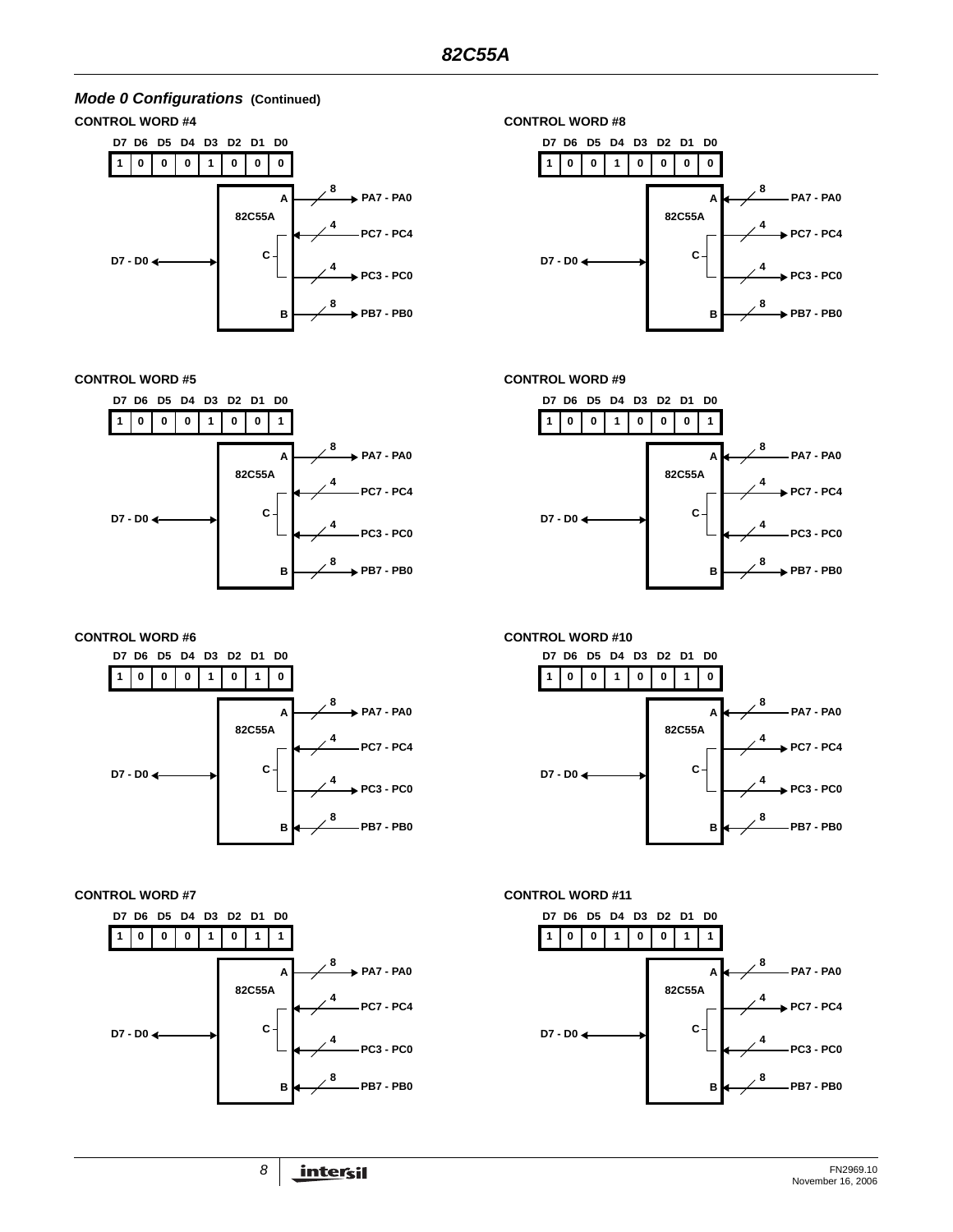# *Mode 0 Configurations* **(Continued)**



**CONTROL WORD #13 CONTROL WORD #15**



#### **1 D7 D6 D5 D4 D3 D2 D1 0 0 1 1 0 1 0 D0 8 PA7 - PA0 4 PC7 - PC4 4 PC3 - PC0 8 PB7 - PB0 D7 - D0 82C55A A B C**



# *Operating Modes*

**Mode 1** - (Strobed Input/Output). This functional configuration provides a means for transferring I/O data to or from a specified port in conjunction with strobes or "hand shaking" signals. In mode 1, port A and port B use the lines on port C to generate or accept these "hand shaking" signals.

Mode 1 Basic Function Definitions:

- Two Groups (Group A and Group B)
- Each group contains one 8-bit port and one 4-bit control/data port
- The 8-bit data port can be either input or output. Both inputs and outputs are latched.
- The 4-bit port is used for control and status of the 8-bit port.

## *Input Control Signal Definition*

(Figures 6 and 7)

## *STB (Strobe Input)*

A "low" on this input loads data into the input latch.

## *IBF (Input Buffer Full F/F)*

A "high" on this output indicates that the data has been loaded into the input latch: in essence, an acknowledgment. IBF is set by  $\overline{\text{STB}}$  input being low and is reset by the rising edge of the RD input.





**FIGURE 6. MODE 1 INPUT**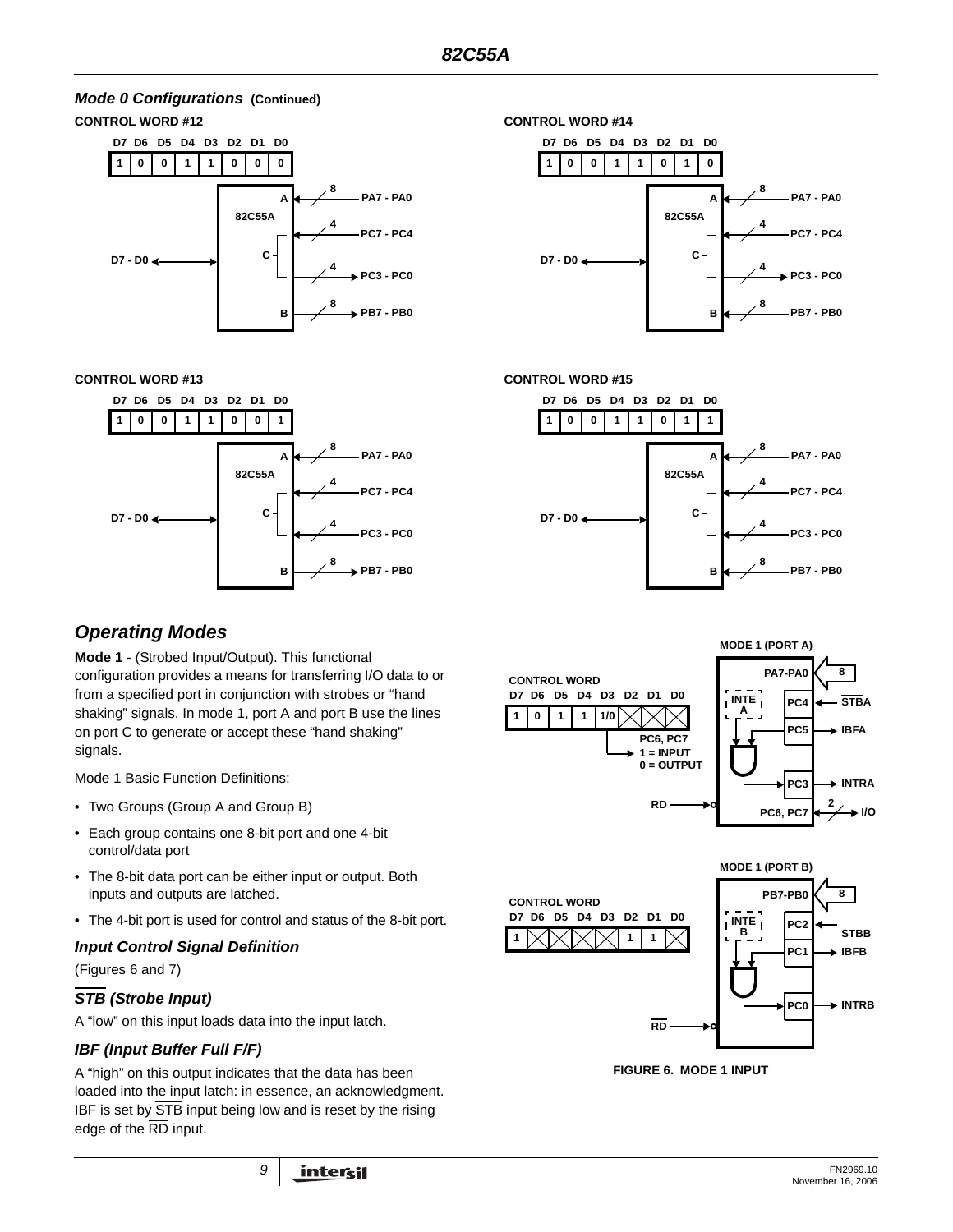

# *INTR (Interrupt Request)*

A "high" on this output can be used to interrupt the CPU when an input device is requesting service. INTR is set by the condition: STB is a "one", IBF is a "one" and INTE is a "one". It is reset by the falling edge of  $\overline{\text{RD}}$ . This procedure allows an input device to request service from the CPU by simply strobing its data into the port.

## *INTE A*

Controlled by bit set/reset of PC4.

#### *INTE B*

Controlled by bit set/reset of PC2.

#### *Output Control Signal Definition*

#### (Figure 8 and 9)

**OBF** - (Output Buffer Full F/F). The OBF output will go "low" to indicate that the CPU has written data out to the specified port. This does not mean valid data is sent out of the port at this time since OBF can go true before data is available. Data is guaranteed valid at the rising edge of OBF, (See Note 1). The OBF F/F will be set by the rising edge of the WR input and reset by ACK input being low.

**ACK** - (Acknowledge Input). A "low" on this input informs the 82C55A that the data from Port A or Port B is ready to be accepted. In essence, a response from the peripheral device indicating that it is ready to accept data, (See Note 1).

**INTR** - (Interrupt Request). A "high" on this output can be used to interrupt the CPU when an output device has accepted data transmitted by the CPU. INTR is set when ACK is a "one", OBF is a "one" and INTE is a "one". It is reset by the falling edge of  $\overline{\text{WR}}$ .

## *INTE A*

Controlled by Bit Set/Reset of PC6.

#### *INTE B*

Controlled by Bit Set/Reset of PC2.

#### NOTE:

1. To strobe data into the peripheral device, the user must operate the strobe line in a hand shaking mode. The user needs to send OBF to the peripheral device, generates an ACK from the peripheral device and then latch data into the peripheral device on the rising edge of OBF.





**FIGURE 8. MODE 1 OUTPUT**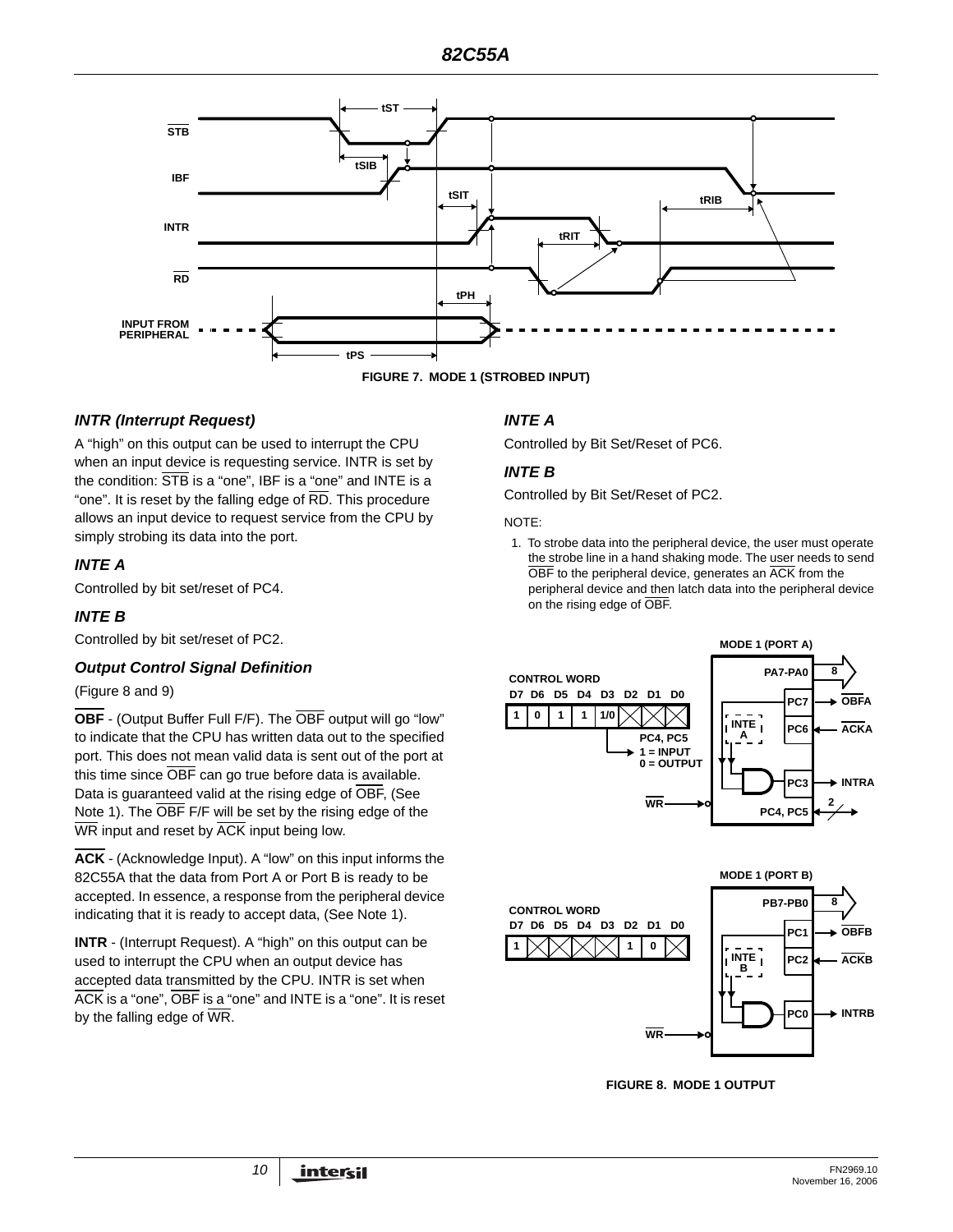

Combinations of Mode 1: Port A and Port B can be individually defined as input or output in Mode 1 to support a wide variety of strobed I/O applications. **FIGURE 10. COMBINATIONS OF MODE 1**

# *Operating Modes*

## *Mode 2 (Strobed Bidirectional Bus I/O)*

This functional configuration provides a means for communicating with a peripheral device or structure on a single 8-bit bus for both transmitting and receiving data (bidirectional bus I/O). "Hand shaking" signals are provided to maintain proper bus flow discipline similar to Mode 1. Interrupt generation and enable/disable functions are also available.

Mode 2 Basic Functional Definitions:

- Used in Group A only
- One 8-bit, bidirectional bus Port (Port A) and a 5-bit control Port (Port C)
- Both inputs and outputs are latched
- The 5-bit control port (Port C) is used for control and status for the 8-bit, bidirectional bus port (Port A)

## *Bidirectional Bus I/O Control Signal Definition*

(Figures 11, 12, 13, 14)

**INTR** - (Interrupt Request). A high on this output can be used to interrupt the CPU for both input or output operations.

# *Output Operations*

**OBF** - (Output Buffer Full). The OBF output will go "low" to indicate that the CPU has written data out to port A.

**ACK** - (Acknowledge). A "low" on this input enables the threestate output buffer of port A to send out the data. Otherwise, the output buffer will be in the high impedance state.

**INTE 1** - (The INTE flip-flop associated with OBF). Controlled by bit set/reset of PC4.

## *Input Operations*

**STB** - (Strobe Input). A "low" on this input loads data into the input latch.

**IBF** - (Input Buffer Full F/F). A "high" on this output indicates that data has been loaded into the input latch.

**INTE 2** - (The INTE flip-flop associated with IBF). Controlled by bit set/reset of PC4.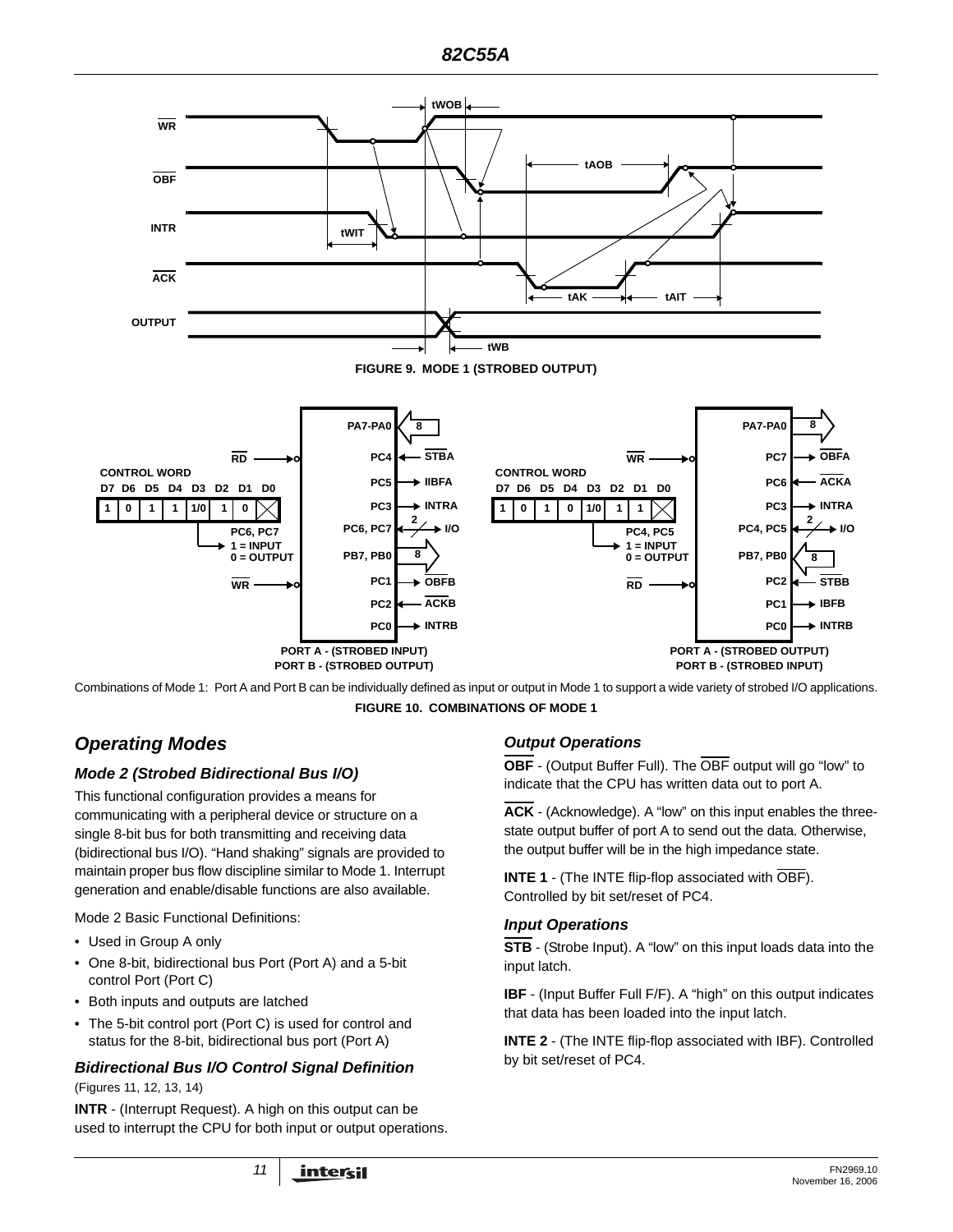

NOTE: Any sequence where WR occurs before ACK and STB occurs before RD is permissible. (INTR = IBF • MASK • STB • RD + OBF • MASK •  $\overline{ACK}$  •  $\overline{WR}$ 

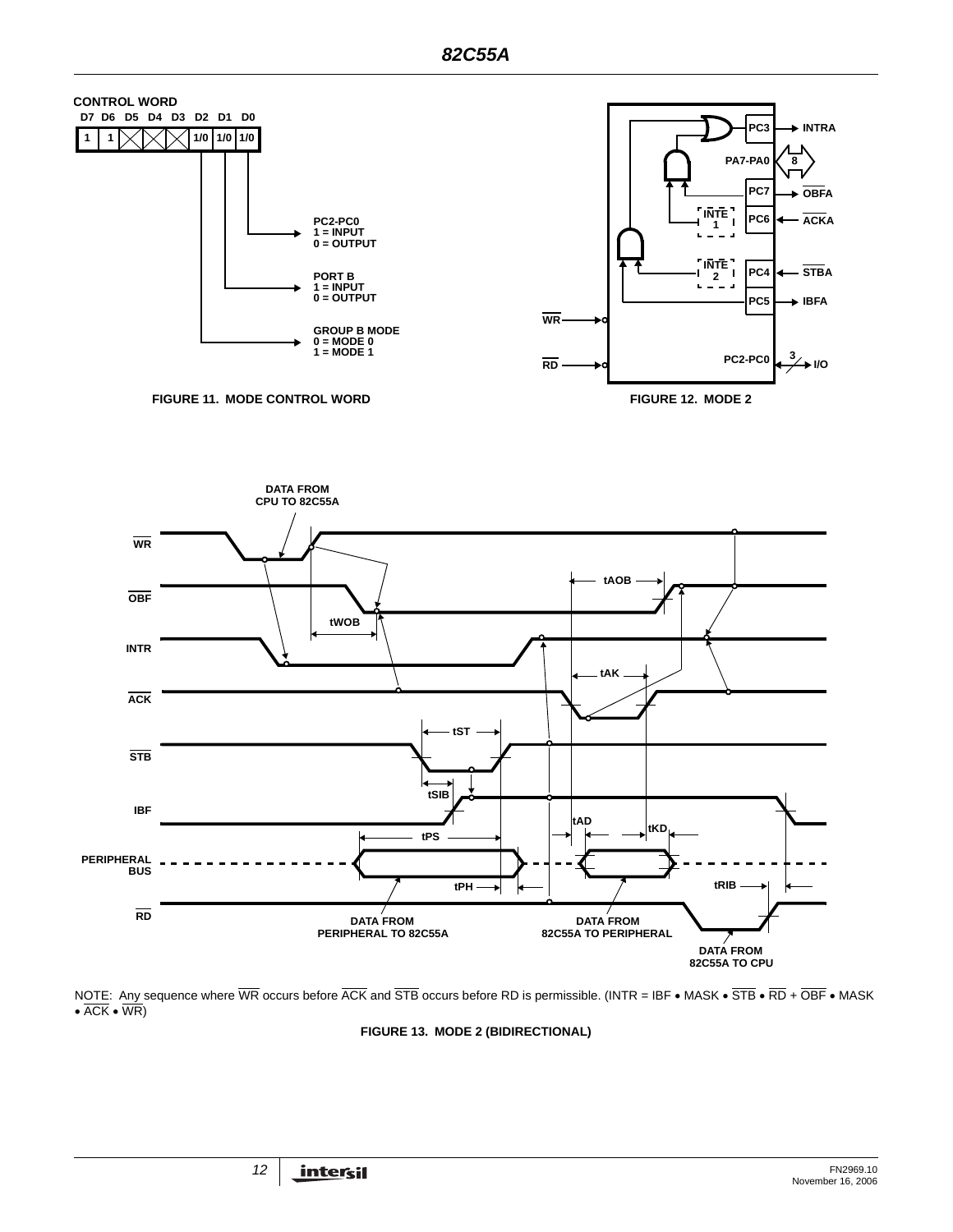

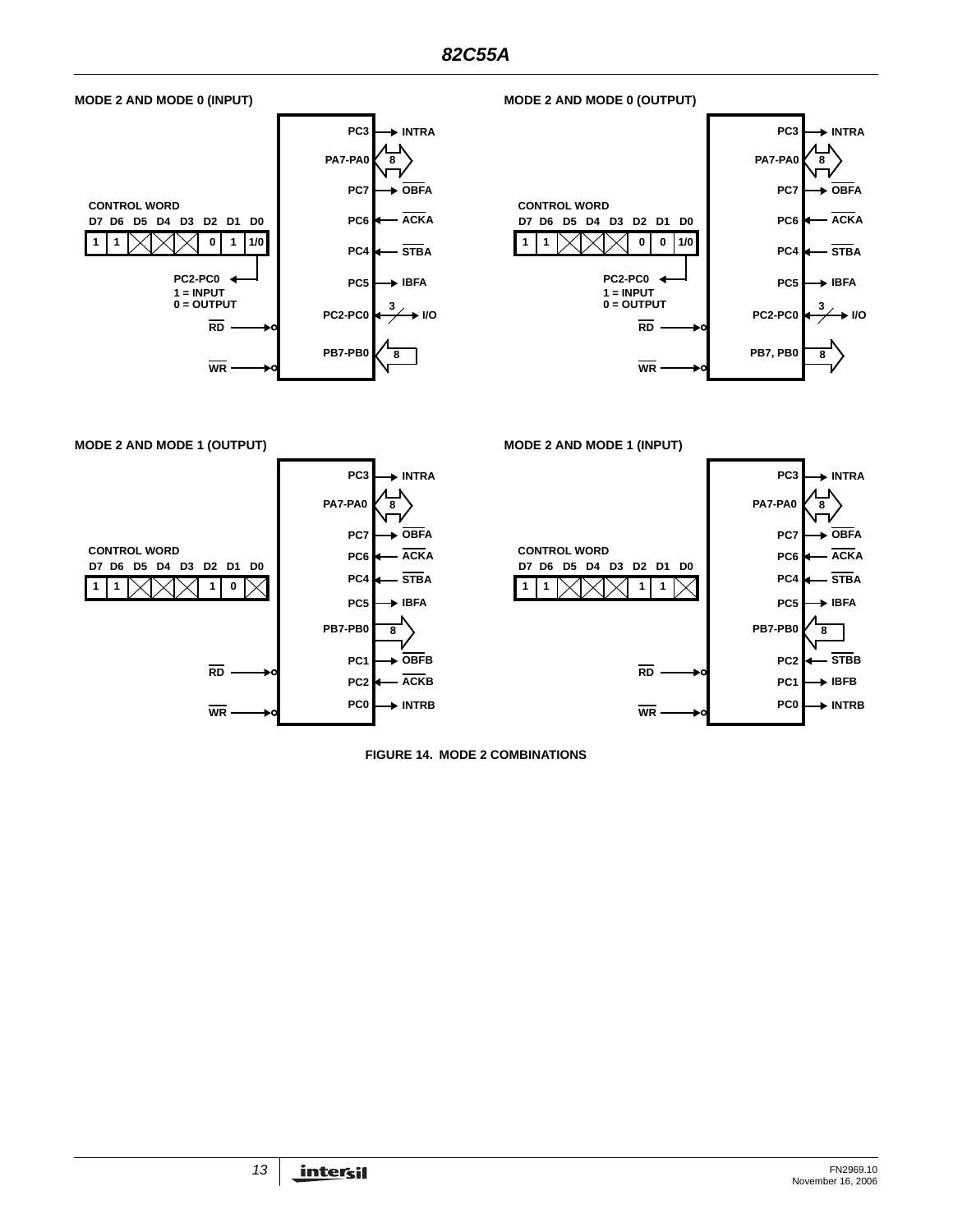|                 | MODE 0 |            |              | MODE 1       | <b>MODE 2</b>       |                     |
|-----------------|--------|------------|--------------|--------------|---------------------|---------------------|
|                 | IN     | <b>OUT</b> | IN           | <b>OUT</b>   | <b>GROUP A ONLY</b> |                     |
| PA <sub>0</sub> | In     | Out        | In           | Out          |                     |                     |
| PA <sub>1</sub> | In     | Out        | In           | Out          |                     |                     |
| PA <sub>2</sub> | In     | Out        | In           | Out          |                     |                     |
| PA <sub>3</sub> | In     | Out        | In           | Out          |                     |                     |
| PA4             | In     | Out        | In           | Out          |                     |                     |
| PA <sub>5</sub> | In     | Out        | In           | Out          |                     |                     |
| PA <sub>6</sub> | In     | Out        | In           | Out          |                     |                     |
| PA7             | In     | Out        | In           | Out          |                     |                     |
| PB <sub>0</sub> | In     | Out        | In           | Out          |                     |                     |
| PB <sub>1</sub> | In     | Out        | In           | Out          |                     |                     |
| PB <sub>2</sub> | In     | Out        | In           | Out          |                     |                     |
| PB <sub>3</sub> | In     | Out        | In           | Out          |                     | Mode 0<br>or Mode 1 |
| PB <sub>4</sub> | In     | Out        | In           | Out          |                     | Only                |
| PB <sub>5</sub> | In     | Out        | In.          | Out          |                     |                     |
| PB <sub>6</sub> | In     | Out        | In           | Out          |                     |                     |
| PB7             | In     | Out        | In           | Out          |                     |                     |
| PC <sub>0</sub> | ln     | Out        | <b>INTRB</b> | <b>INTRB</b> | I/O                 |                     |
| PC <sub>1</sub> | In     | Out        | <b>IBFB</b>  | <b>OBFB</b>  | I/O                 |                     |
| PC <sub>2</sub> | In     | Out        | <b>STBB</b>  | <b>ACKB</b>  | I/O                 |                     |
| PC <sub>3</sub> | ln     | Out        | <b>INTRA</b> | <b>INTRA</b> | <b>INTRA</b>        |                     |
| PC4             | In     | Out        | <b>STBA</b>  | I/O          | <b>STBA</b>         |                     |
| PC <sub>5</sub> | In     | Out        | <b>IBFA</b>  | I/O          | <b>IBFA</b>         |                     |
| PC <sub>6</sub> | In     | Out        | I/O          | <b>ACKA</b>  | <b>ACKA</b>         |                     |
| PC7             | In     | Out        | I/O          | <b>OBFA</b>  | <b>OBFA</b>         |                     |

#### **MODE DEFINITION SUMMARY**

## *Special Mode Combination Considerations*

There are several combinations of modes possible. For any combination, some or all of Port C lines are used for control or status. The remaining bits are either inputs or outputs as defined by a "Set Mode" command.

During a read of Port C, the state of all the Port C lines, except the ACK and STB lines, will be placed on the data bus. In place of the ACK and STB line states, flag status will appear on the data bus in the PC2, PC4, and PC6 bit positions as illustrated by Figure 17.

Through a "Write Port C" command, only the Port C pins programmed as outputs in a Mode 0 group can be written. No other pins can be affected by a "Write Port C" command, nor can the interrupt enable flags be accessed. To write to any Port C output programmed as an output in Mode 1 group or to change an interrupt enable flag, the "Set/Reset Port C Bit" command must be used.

With a "Set/Reset Port C Bit" command, any Port C line programmed as an output (including IBF and OBF) can be written, or an interrupt enable flag can be either set or reset. Port C lines programmed as inputs, including ACK and STB lines, associated with Port C are not affected by a "Set/Reset Port C Bit" command. Writing to the corresponding Port C bit positions of the ACK and STB lines with the "Set Reset Port C Bit" command will affect the Group A and Group B interrupt enable flags, as illustrated in Figure 17.



#### **FIGURE 16. MODE 2 STATUS WORD FORMAT**

#### *Current Drive Capability*

Any output on Port A, B or C can sink or source 2.5mA. This feature allows the 82C55A to directly drive Darlington type drivers and high-voltage displays that require such sink or source current.

#### *Reading Port C Status* (Figures 15 and 16)

In Mode 0, Port C transfers data to or from the peripheral device. When the 82C55A is programmed to function in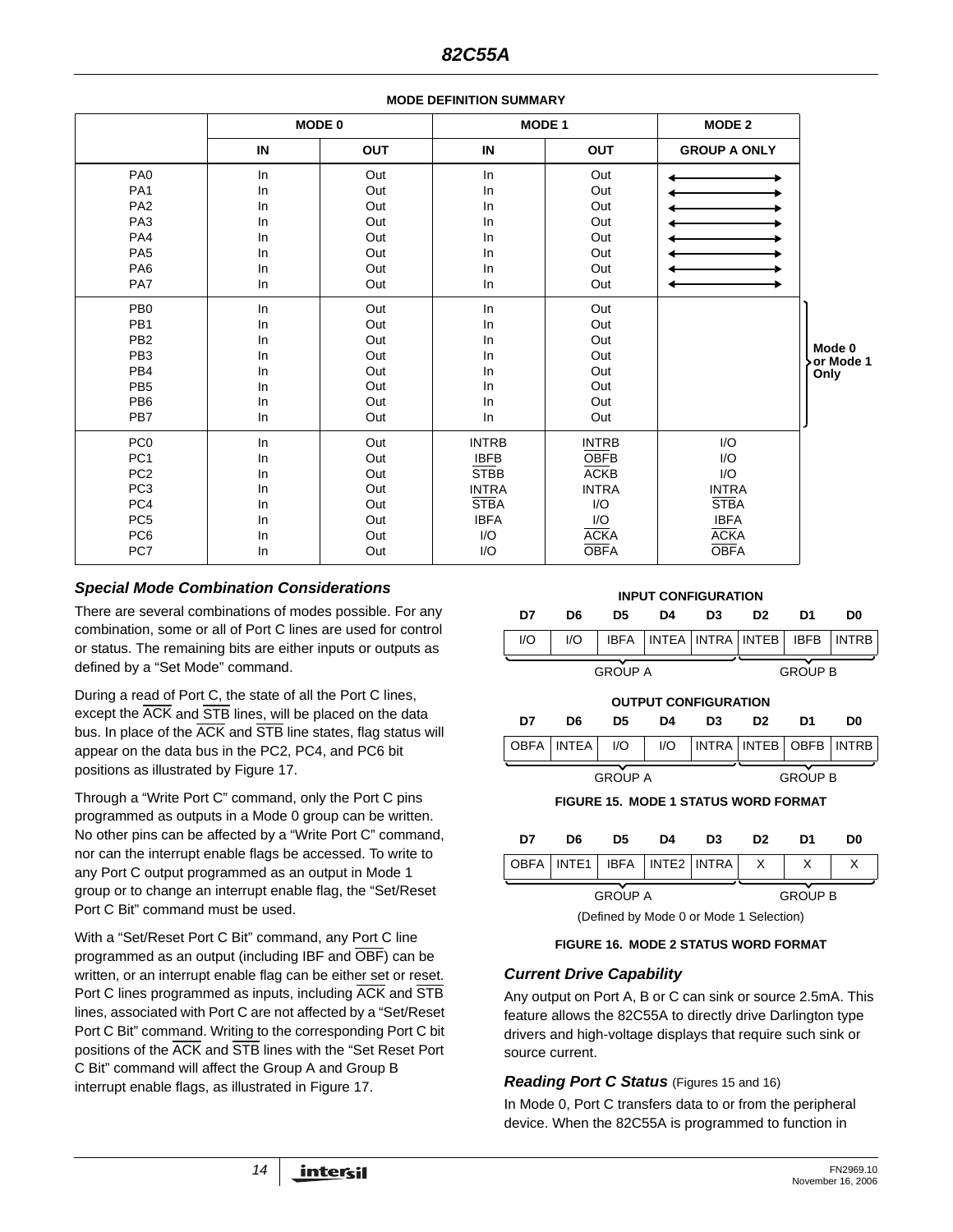Modes 1 or 2, Port C generates or accepts "hand shaking" signals with the peripheral device. Reading the contents of Port C allows the programmer to test or verify the "status" of each peripheral device and change the program flow accordingly.

There is not a special instruction to read the status information from Port C. A normal read operation of Port C is executed to perform this function.

| <b>INTERRUPT</b><br><b>ENABLE FLAG</b> | <b>POSITION</b> | <b>ALTERNATE PORT C</b><br><b>PIN SIGNAL (MODE)</b> |
|----------------------------------------|-----------------|-----------------------------------------------------|
| INTF B                                 | PC <sub>2</sub> | ACKB (Output Mode 1)<br>or STBB (Input Mode 1)      |
| INTE A2                                | PC4             | STBA (Input Mode 1 or Mode)<br>2)                   |
| <b>INTE A1</b>                         | PC6             | ACKA (Output Mode 1 or<br>Mode 2)                   |

# *Applications of the 82C55A*

The 82C55A is a very powerful tool for interfacing peripheral equipment to the microcomputer system. It represents the optimum use of available pins and is flexible enough to interface almost any I/O device without the need for additional external logic.

Each peripheral device in a microcomputer system usually has a "service routine" associated with it. The routine manages the software interface between the device and the CPU. The functional definition of the 82C55A is programmed by the I/O service routine and becomes an extension of the system software. By examining the I/O devices interface characteristics for both data transfer and timing, and matching this information to the examples and tables in the detailed operational description, a control word can easily be developed to initialize the 82C55A to exactly "fit" the application. Figures 18 through 24 present a few examples of typical applications of the 82C55A.



**FIGURE 18. PRINTER INTERFACE**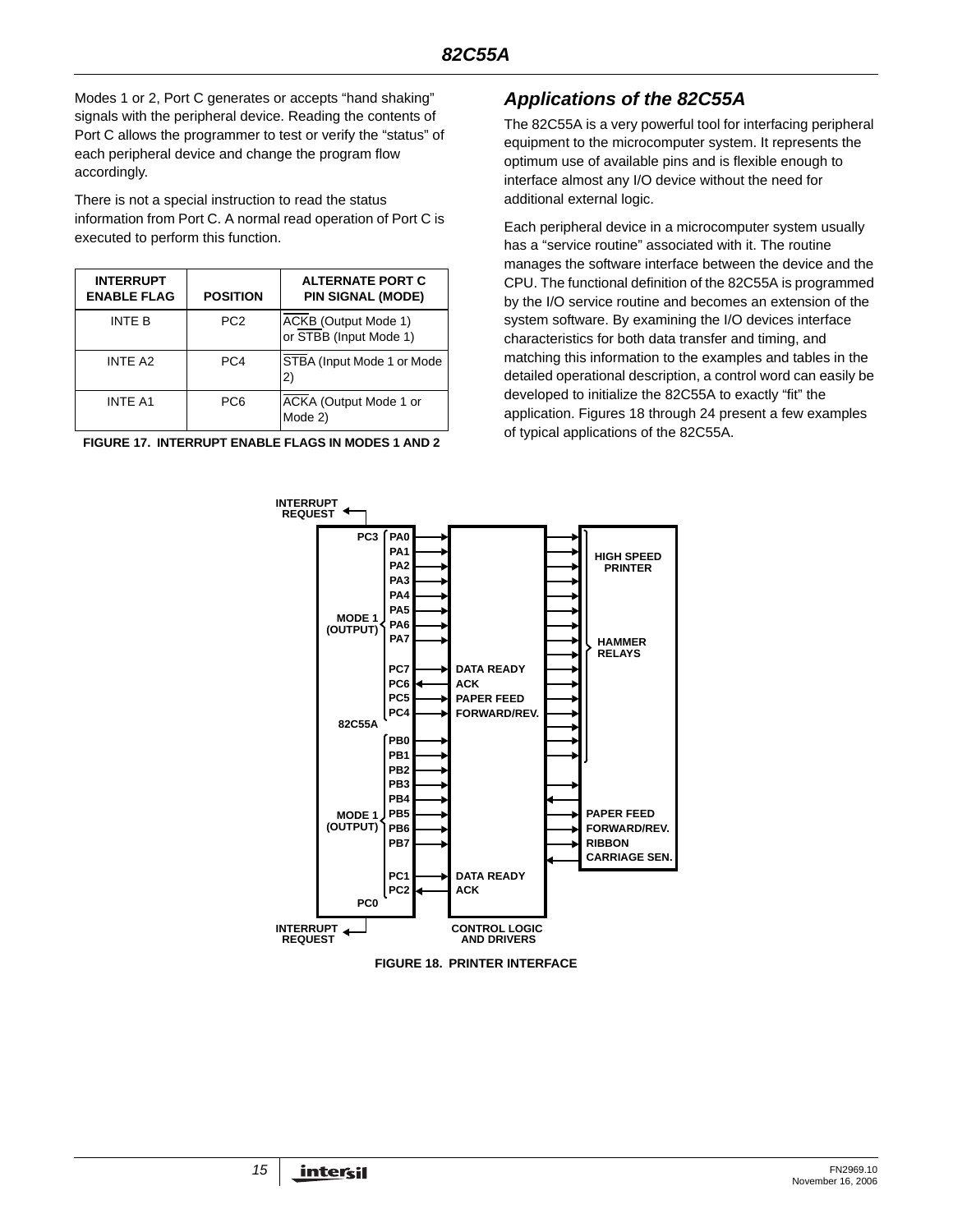



**FIGURE 19. KEYBOARD AND DISPLAY INTERFACE FIGURE 20. KEYBOARD AND TERMINAL ADDRESS INTERFACE**



**FIGURE 21. DIGITAL TO ANALOG, ANALOG TO DIGITAL FIGURE 22. BASIC CRT CONTROLLER INTERFACE**

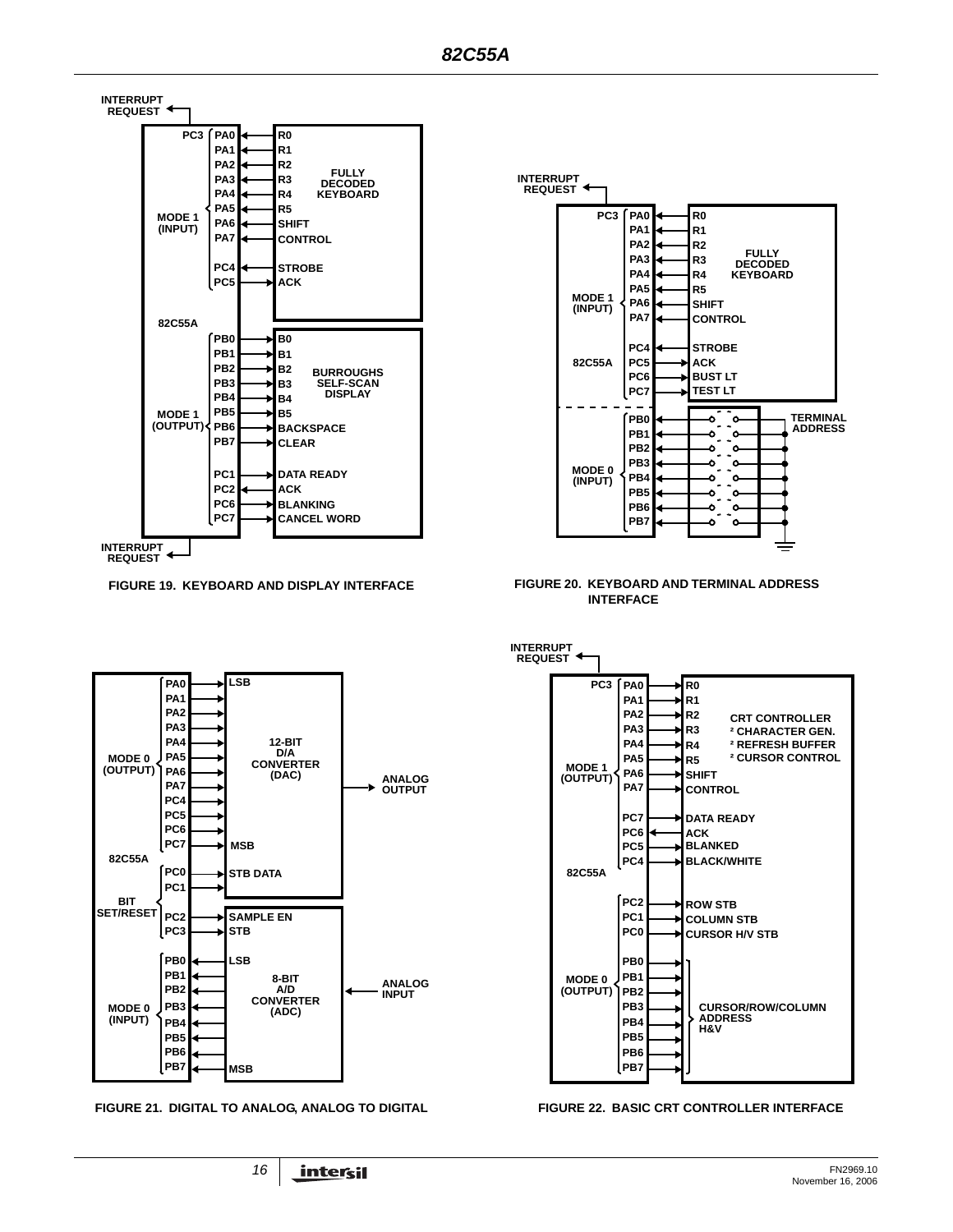



**FIGURE 23. BASIC FLOPPY DISC INTERFACE FIGURE 24. MACHINE TOOL CONTROLLER INTERFACE**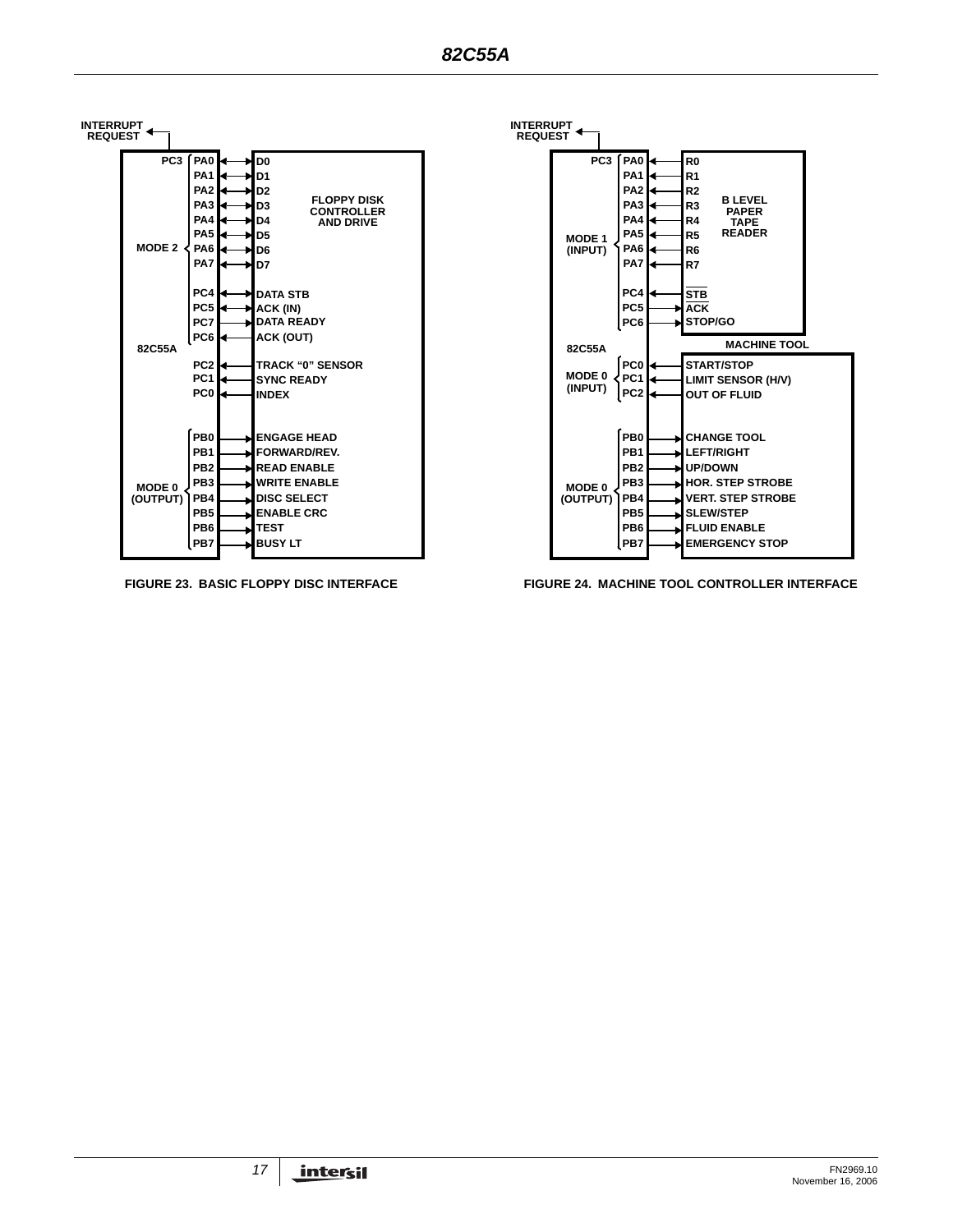#### Absolute Maximum Ratings  $T_A = +25^\circ C$  Thermal Information

| Input, Output or I/O Voltage GND-0.5V to $V_{CC}$ +0.5V |  |
|---------------------------------------------------------|--|
|                                                         |  |

#### **Operating Conditions**

| <b>Operating Temperature Range</b> |  |
|------------------------------------|--|
|                                    |  |
| $IX82C55A$ 40°C to 85°C            |  |
|                                    |  |
|                                    |  |

#### **Die Characteristics**

Gate Count. . . . . . . . . . . . . . . . . . . . . . . . . . . . . . . . . . . 1000 Gates

| Thermal Resistance (Typical, Note 1)              | $\theta_{\mathsf{IA}}$ (°C/W) | $\theta$ IC(°C/W) |
|---------------------------------------------------|-------------------------------|-------------------|
| CERDIP Package                                    | 50                            | 10                |
| CLCC Package                                      | 65                            | 14                |
| PDIP Package                                      | 50                            | N/A               |
| PLCC Package                                      | 55                            | N/A               |
| MQFP Package                                      | 62                            | N/A               |
| Maximum Storage Temperature Range -65°C to +150°C |                               |                   |
| Maximum Junction Temperature                      |                               |                   |
|                                                   |                               |                   |
|                                                   |                               |                   |
| Maximum Lead Temperature (Soldering 10s) +300°C   |                               |                   |
| (PLCC and MQFP Lead Tips Only)                    |                               |                   |

*CAUTION: Stresses above those listed in "Absolute Maximum Ratings" may cause permanent damage to the device. This is a stress only rating and operation of the device at these or any other conditions above those indicated in the operational sections of this specification is not implied.*

#### NOTE:

1.  $\theta_{JA}$  is measured with the component mounted on an evaluation PC board in free air.

| <b>SYMBOL</b>   | <b>PARAMETER</b>                      | <b>TEST CONDITIONS</b>                                   | <b>MIN</b>           | <b>MAX</b> | <b>UNITS</b> |
|-----------------|---------------------------------------|----------------------------------------------------------|----------------------|------------|--------------|
| $V_{\text{IH}}$ | Logical One Input Voltage             |                                                          | 2.0<br>2.2           |            | V            |
| $V_{IL}$        | Logical Zero Input Voltage            |                                                          |                      | 0.8        | $\vee$       |
| $V_{OH}$        | Logical One Output Voltage            | $I_{OH} = -2.5mA,$<br>$I_{OH} = -100 \mu A$              | 3.0<br>$V_{CC}$ -0.4 |            | $\vee$       |
| $V_{OL}$        | Logical Zero Output Voltage           | $I_{OL}$ +2.5mA                                          |                      | 0.4        | $\vee$       |
| 4.              | Input Leakage Current                 | $V_{1N}$ = $V_{CC}$ or GND, RD, CS, A1, A0, RESET, WR    | $-1.0$               | $+1.0$     | μA           |
| IO              | I/O Pin Leakage Current               | $VO = V_{CC}$ or GND, D0 - D7                            | $-10$                | $+10$      | μA           |
| <b>IBHH</b>     | <b>Bus Hold High Current</b>          | $VO = 3.0V$ . Ports A, B, C                              |                      |            |              |
|                 |                                       | $T_A = -55^{\circ}C$                                     | $-50$                | -450       | μA           |
|                 |                                       | $T_A = +128$ °C                                          | $-50$                | $-400$     | μA           |
| <b>IBHL</b>     | <b>Bus Hold Low Current</b>           | $VO = 1.0V$ . Port A ONLY                                |                      |            |              |
|                 |                                       | $T_A = -55^{\circ}C$                                     | 50                   | 450        | μA           |
|                 |                                       | $T_A = +128$ °C                                          | 50                   | 400        | μA           |
| <b>IDAR</b>     | Darlington Drive Current              | Ports A, B, C. Test Condition 3                          | $-2.5$               | Note 2, 4  | mA           |
| <b>ICCSB</b>    | <b>Standby Power Supply Current</b>   | $V_{CC}$ = 5.5V, $V_{IN}$ = $V_{CC}$ or GND. Output Open |                      | 10         | μA           |
| <b>ICCOP</b>    | <b>Operating Power Supply Current</b> | $T_A$ = +25°C, $V_{CC}$ = 5.0V, Typical (See Note 3)     |                      | 1          | mA/MHz       |

#### NOTES:

2. No internal current limiting exists on Port Outputs. A resistor must be added externally to limit the current.

3. ICCOP = 1mA/MHz of Peripheral Read/Write cycle time. (Example: 1.0μs I/O Read/Write cycle time = 1mA).

4. Tested as  $V_{OH}$  at -2.5mA.

## **Capacitance** T<sub>A</sub> = +25°C

| <b>SYMBOL</b> | <b>PARAMETER</b>  | <b>TYPICAL</b> | UNITS | <b>TEST CONDITIONS</b>                             |
|---------------|-------------------|----------------|-------|----------------------------------------------------|
| CIN           | Input Capacitance |                | ₽Þ    | $FREG = 1MHz$ . All Measurements are referenced to |
| CI/O          | I/O Capacitance   | 20             | D٣    | device GND                                         |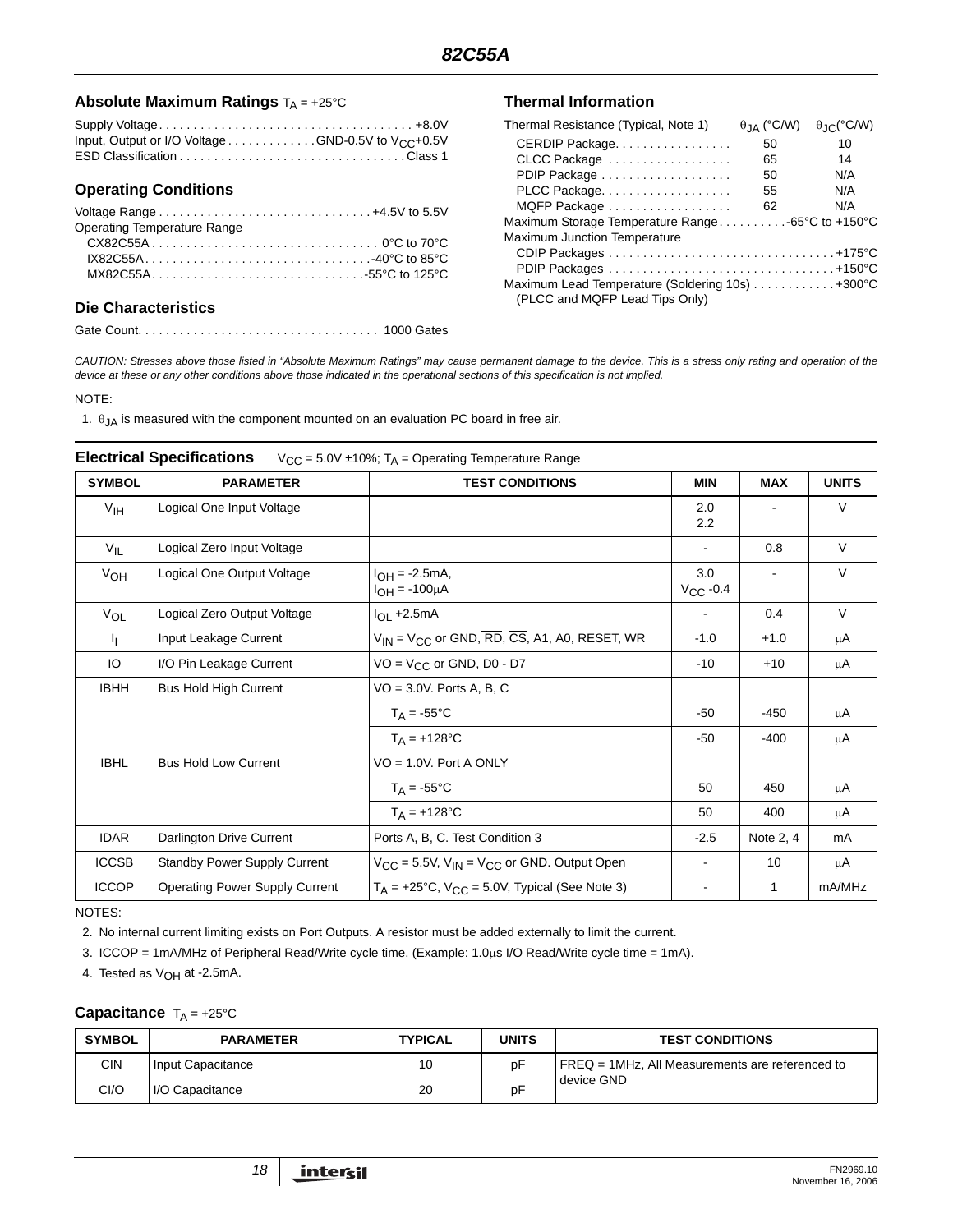|  | <b>AC Electrical Specifications</b> $V_{CC} = +5V \pm 10\%$ , GND = 0V; T <sub>A</sub> = Operating Temperature Range |
|--|----------------------------------------------------------------------------------------------------------------------|
|--|----------------------------------------------------------------------------------------------------------------------|

|                     |                                       | 82C55A-5       |                       | 82C55A         |                          |              | <b>TEST</b>       |
|---------------------|---------------------------------------|----------------|-----------------------|----------------|--------------------------|--------------|-------------------|
| <b>SYMBOL</b>       | <b>PARAMETER</b>                      | <b>MIN</b>     | <b>MAX</b>            | <b>MIN</b>     | <b>MAX</b>               | <b>UNITS</b> | <b>CONDITIONS</b> |
| <b>READ TIMING</b>  |                                       |                |                       |                |                          |              |                   |
| $(1)$ tAR           | Address Stable Before RD              | $\mathbf 0$    | $\tilde{\phantom{a}}$ | $\mathbf 0$    | $\blacksquare$           | ns           |                   |
| $(2)$ tRA           | Address Stable After RD               | $\mathbf 0$    | $\blacksquare$        | $\mathbf 0$    | $\blacksquare$           | ns           |                   |
| $(3)$ tRR           | <b>RD</b> Pulse Width                 | 250            |                       | 150            | $\overline{\phantom{a}}$ | ns           |                   |
| $(4)$ tRD           | Data Valid From RD                    |                | 200                   | $\mathbf{r}$   | 120                      | ns           | 1                 |
| $(5)$ tDF           | Data Float After RD                   | 10             | 75                    | 10             | 75                       | ns           | 2                 |
| $(6)$ tRV           | Time Between RDs and/or WRs           | 300            | $\sim$                | 300            | $\overline{\phantom{a}}$ | ns           |                   |
| <b>WRITE TIMING</b> |                                       |                |                       |                |                          |              |                   |
| $(7)$ tAW           | Address Stable Before WR              | $\mathbf 0$    | $\blacksquare$        | 0              | $\blacksquare$           | ns           |                   |
| $(8)$ tWA           | Address Stable After WR               | 20             |                       | 20             |                          | ns           |                   |
| $(9)$ tWW           | WR Pulse Width                        | 100            | $\blacksquare$        | 100            | $\overline{\phantom{a}}$ | ns           |                   |
| $(10)$ tDW          | Data Valid to WR High                 | 100            | $\blacksquare$        | 100            | $\blacksquare$           | ns           |                   |
| $(11)$ tWD          | Data Valid After WR High              | 30             | $\overline{a}$        | 30             | ä,                       | ns           |                   |
| <b>OTHER TIMING</b> |                                       |                |                       |                |                          |              |                   |
| $(12)$ tWB          | $\overline{\text{WR}}$ = 1 to Output  | $\blacksquare$ | 350                   | $\blacksquare$ | 350                      | ns           | 1                 |
| $(13)$ tlR          | Peripheral Data Before RD             | $\mathbf 0$    |                       | $\mathbf 0$    | ä,                       | ns           |                   |
| $(14)$ tHR          | Peripheral Data After RD              | $\mathbf 0$    | $\blacksquare$        | $\mathbf 0$    | ÷,                       | ns           |                   |
| $(15)$ tAK          | <b>ACK Pulse Width</b>                | 200            | $\blacksquare$        | 200            | $\blacksquare$           | ns           |                   |
| $(16)$ tST          | <b>STB Pulse Width</b>                | 100            | $\blacksquare$        | 100            | $\overline{\phantom{a}}$ | ns           |                   |
| $(17)$ tPS          | Peripheral Data Before STB High       | 20             | $\blacksquare$        | 20             | $\frac{1}{2}$            | ns           |                   |
| (18) tPH            | Peripheral Data After STB High        | 50             | $\blacksquare$        | 50             | $\blacksquare$           | ns           |                   |
| $(19)$ tAD          | $ACK = 0$ to Output                   |                | 175                   | $\blacksquare$ | 175                      | ns           | $\mathbf{1}$      |
| (20) tKD            | $ACK = 1$ to Output Float             | 20             | 250                   | 20             | 250                      | ns           | $\overline{2}$    |
| $(21)$ tWOB         | $\overline{\text{WR}}$ = 1 to OBF = 0 | $\blacksquare$ | 150                   | $\blacksquare$ | 150                      | ns           | $\mathbf{1}$      |
| $(22)$ tAOB         | $ACK = 0$ to $OBF = 1$                | $\blacksquare$ | 150                   | $\blacksquare$ | 150                      | ns           | $\mathbf{1}$      |
| $(23)$ tSIB         | $STB = 0$ to $IBF = 1$                |                | 150                   | $\blacksquare$ | 150                      | ns           | $\mathbf{1}$      |
| $(24)$ tRIB         | $\overline{RD}$ = 1 to IBF = 0        | $\blacksquare$ | 150                   | $\blacksquare$ | 150                      | ns           | 1                 |
| $(25)$ tRIT         | $RD = 0$ to $INTER = 0$               | $\blacksquare$ | 200                   | $\blacksquare$ | 200                      | ns           | $\mathbf{1}$      |
| $(26)$ tSIT         | $STB = 1$ to INTR = 1                 | $\blacksquare$ | 150                   | $\blacksquare$ | 150                      | ns           | 1                 |
| $(27)$ tAIT         | $ACK = 1$ to $INTER = 1$              | $\blacksquare$ | 150                   | $\blacksquare$ | 150                      | ns           | $\mathbf{1}$      |
| $(28)$ tWIT         | $WR = 0$ to $INTR = 0$                | $\blacksquare$ | 200                   | $\blacksquare$ | 200                      | ns           | $\mathbf{1}$      |
| (29) tRES           | <b>Reset Pulse Width</b>              | 500            | $\blacksquare$        | 500            |                          | ns           | 1, (Note)         |

NOTE: Period of initial Reset pulse after power-on must be at least 50μsec. Subsequent Reset pulses may be 500ns minimum.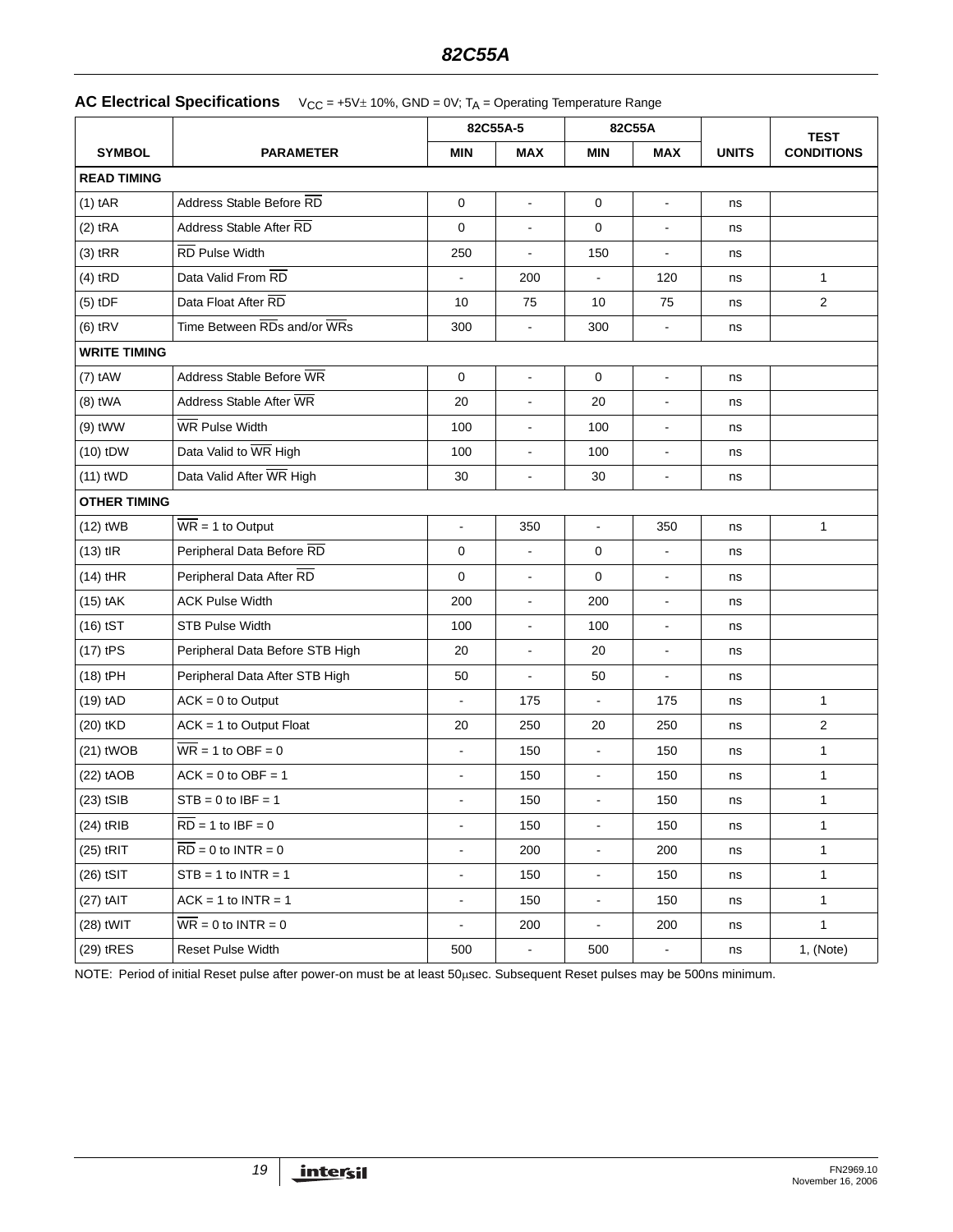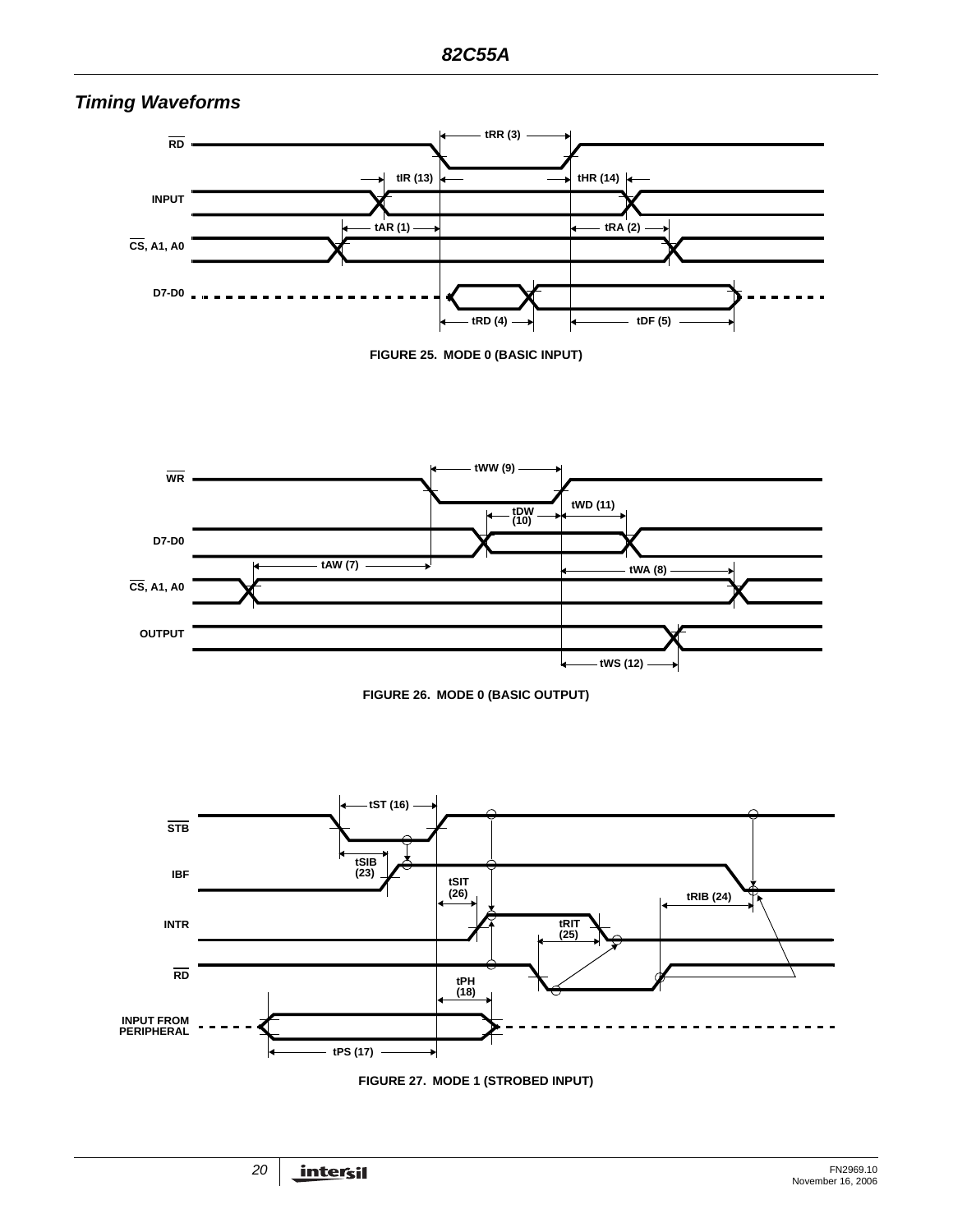

# *Timing Waveforms* (Continued)

#### **FIGURE 29. MODE 2 (BIDIRECTIONAL)**

NOTE: Any sequence where WR occurs before ACK and STB occurs before RD is permissible. (INTR = IBF • MASK • STB • RD + OBF • MASK • ACK • WR)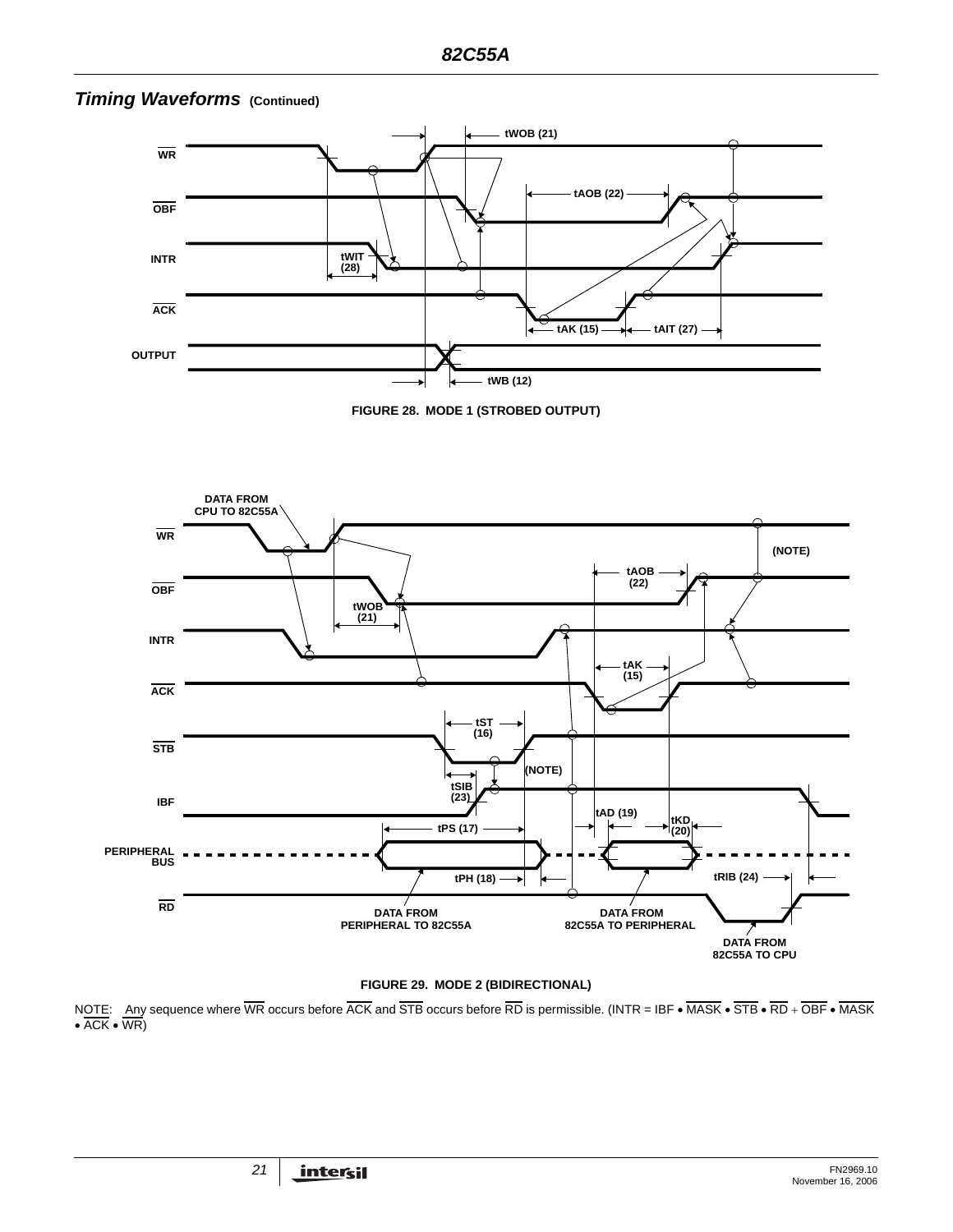# *Timing Waveforms* (Continued)



**FIGURE 30. WRITE TIMING FIGURE 31. READ TIMING**





NOTE: Includes STRAY and JIG Capacitance

# *AC Test Circuit AC Testing Input, Output Waveforms*

| <b>INPUT</b>      | <b>OUTPUT</b> |
|-------------------|---------------|
| $VIH + 0.4V$      | <b>VOH</b>    |
| 1.5V              | $1.5^{\circ}$ |
| <b>VIL - 0.4V</b> | VOL           |

AC Testing: All AC Parameters tested as per test circuits. Input RISE and FALL times are driven at 1ns/V.

#### **TEST CONDITION DEFINITION TABLE**

| <b>TEST CONDITION</b> | V1   | R <sub>1</sub> | R <sub>2</sub> | C <sub>1</sub>   |
|-----------------------|------|----------------|----------------|------------------|
|                       | 1.7V | $523\Omega$    | Open           | 150pF            |
|                       | Vcc  | $2k\Omega$     | $1.7k\Omega$   | 50 <sub>pF</sub> |
| 3                     | 1.5V | $750\Omega$    | Open           | 50pF             |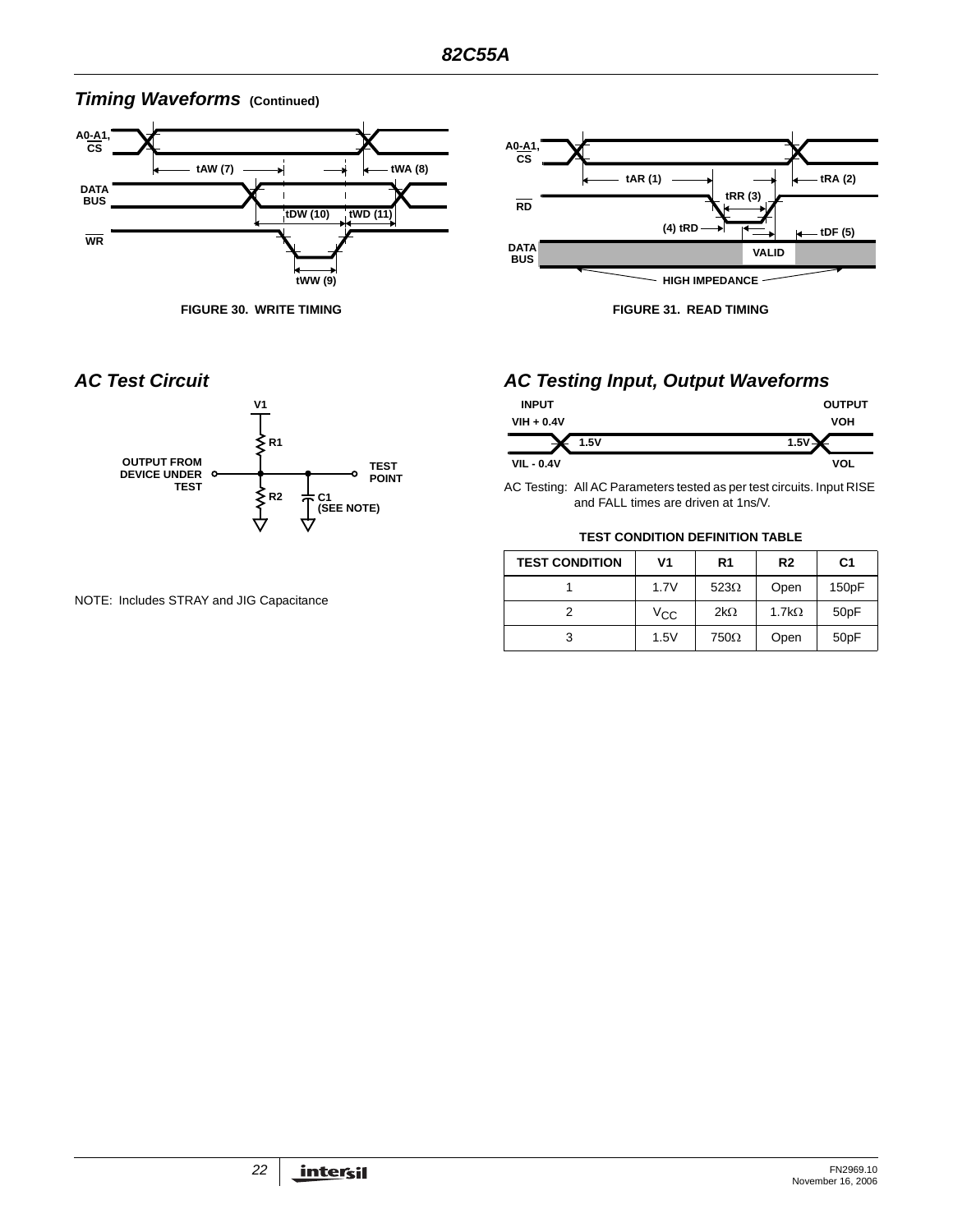# *Burn-In Circuits*





#### NOTES:

1.  $V_{CC} = 5.5V \pm 0.5V$ 

- 2. VIH =  $4.5V \pm 10\%$
- 3.  $VIL = -0.2V$  to 0.4V
- 4.  $GND = 0V$

#### NOTES:

- 1.  $C1 = 0.01 \mu F$  minimum
- 2. All resistors are  $47k\Omega \pm 5\%$
- 3.  $f0 = 100kHz + 10%$
- 4.  $f1 = f0 \div 2$ ;  $f2 = f1 \div 2$ ; ...;  $f15 = f14 \div 2$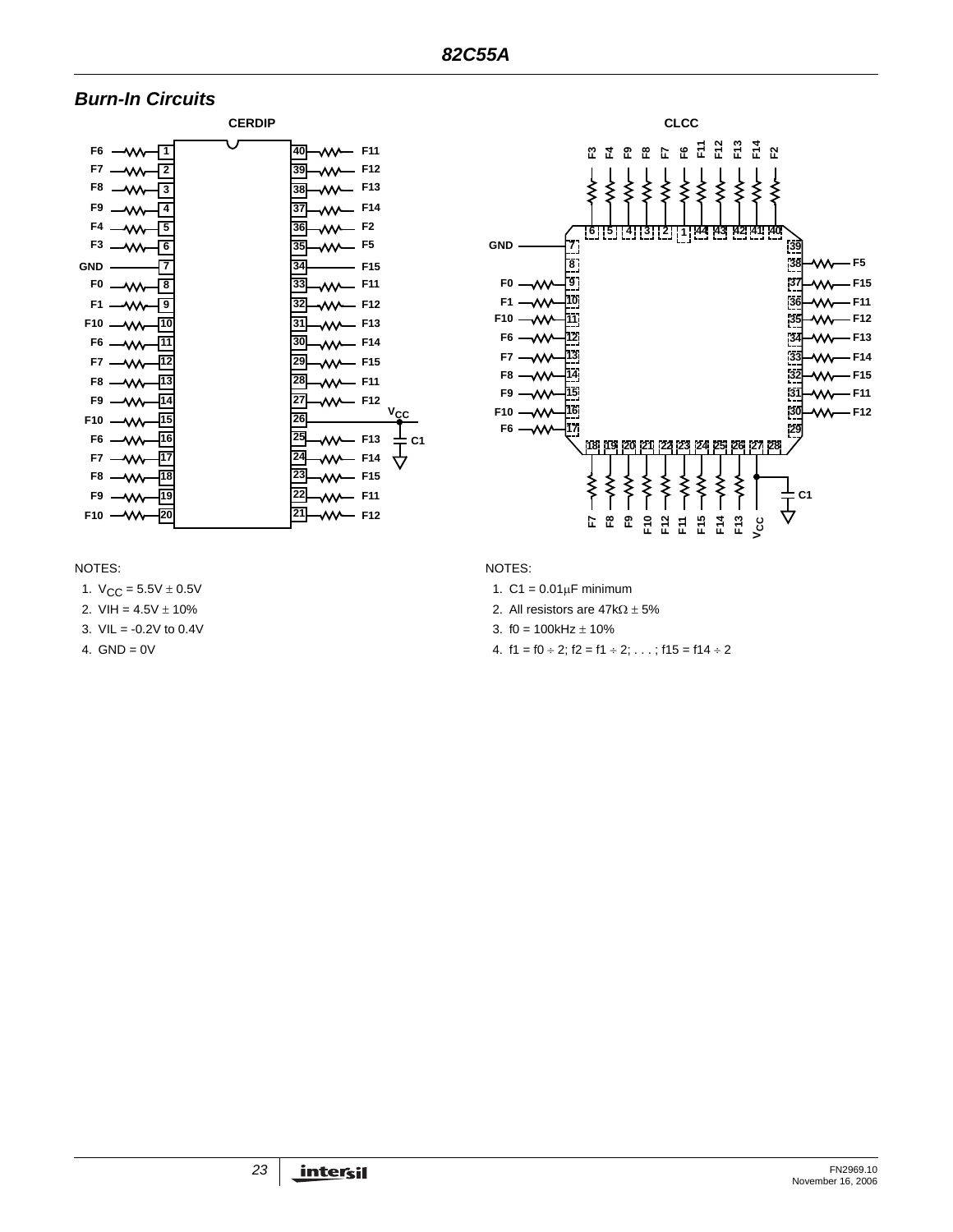## *Die Characteristics*

## **METALLIZATION:**

Type: Silicon - Aluminum Thickness: 11kÅ <sup>±</sup>1kÅ

# *Metallization Mask Layout*

## **GLASSIVATION:**

Type: SiO<sub>2</sub> Thickness: 8kÅ  $\pm$ 1kÅ

**82C55A**

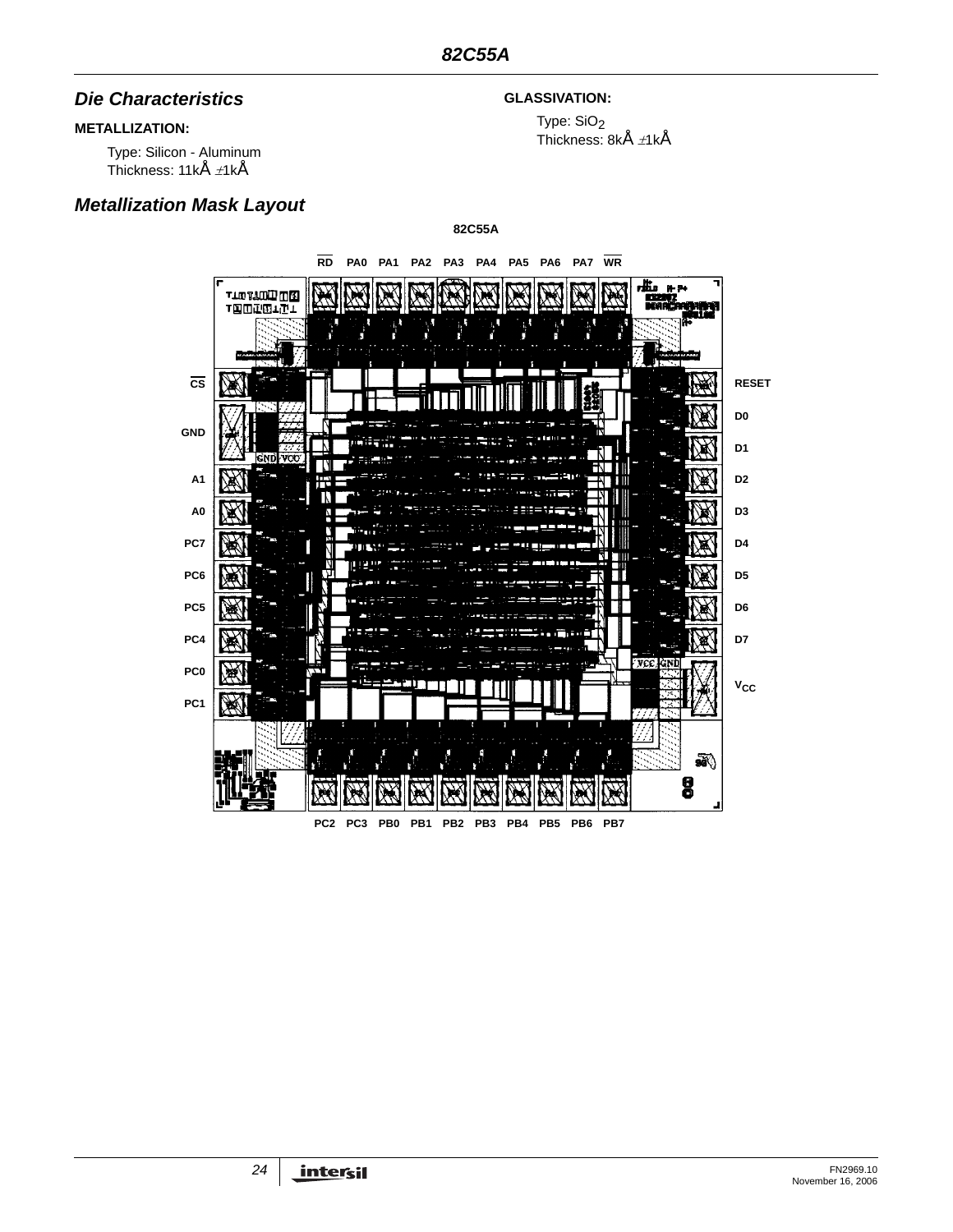# *Dual-In-Line Plastic Packages (PDIP)*



#### NOTES:

- 1. Controlling Dimensions: INCH. In case of conflict between English and Metric dimensions, the inch dimensions control.
- 2. Dimensioning and tolerancing per ANSI Y14.5M**-**1982.
- 3. Symbols are defined in the "MO Series Symbol List" in Section 2.2 of Publication No. 95.
- 4. Dimensions A, A1 and L are measured with the package seated in JEDEC seating plane gauge GS**-**3.
- 5. D, D1, and E1 dimensions do not include mold flash or protrusions. Mold flash or protrusions shall not exceed 0.010 inch (0.25mm).
- 6. E and  $|e_A|$  are measured with the leads constrained to be perpendicular to datum | -C- |.
- 7.  $e_B$  and  $e_C$  are measured at the lead tips with the leads unconstrained.  $e_C$  must be zero or greater.
- 8. B1 maximum dimensions do not include dambar protrusions. Dambar protrusions shall not exceed 0.010 inch (0.25mm).
- 9. N is the maximum number of terminal positions.
- 10. Corner leads (1, N, N/2 and N/2 + 1) for E8.3, E16.3, E18.3, E28.3, E42.6 will have a B1 dimension of 0.030 - 0.045 inch (0.76 - 1.14mm).

#### **E40.6 (JEDEC MS-011-AC ISSUE B) 40 LEAD DUAL-IN-LINE PLASTIC PACKAGE**

|                |                              | <b>INCHES</b> | <b>MILLIMETERS</b> |          |                |
|----------------|------------------------------|---------------|--------------------|----------|----------------|
| <b>SYMBOL</b>  | <b>MIN</b>                   | <b>MAX</b>    | <b>MIN</b>         | MAX      | <b>NOTES</b>   |
| A              |                              | 0.250         |                    | 6.35     | 4              |
| A1             | 0.015                        |               | 0.39               |          | 4              |
| A <sub>2</sub> | 0.125                        | 0.195         | 3.18               | 4.95     |                |
| В              | 0.014                        | 0.022         | 0.356              | 0.558    | -              |
| <b>B1</b>      | 0.030                        | 0.070         | 0.77               | 1.77     | 8              |
| C              | 0.008                        | 0.015         | 0.204              | 0.381    |                |
| D              | 1.980                        | 2.095         | 50.3               | 53.2     | 5              |
| D <sub>1</sub> | 0.005                        |               | 0.13               |          | 5              |
| Е              | 0.600                        | 0.625         | 15.24              | 15.87    | 6              |
| E1             | 0.485                        | 0.580         | 12.32              | 14.73    | 5              |
| e              |                              | 0.100 BSC     |                    | 2.54 BSC | -              |
| $e_A$          |                              | 0.600 BSC     | 15.24 BSC          |          | 6              |
| $e_{B}$        | $\qquad \qquad \blacksquare$ | 0.700         | $\blacksquare$     | 17.78    | $\overline{7}$ |
| L              | 0.115                        | 0.200         | 2.93               | 5.08     | 4              |
| N              |                              | 40            | 40                 |          | 9              |

Rev. 0 12/93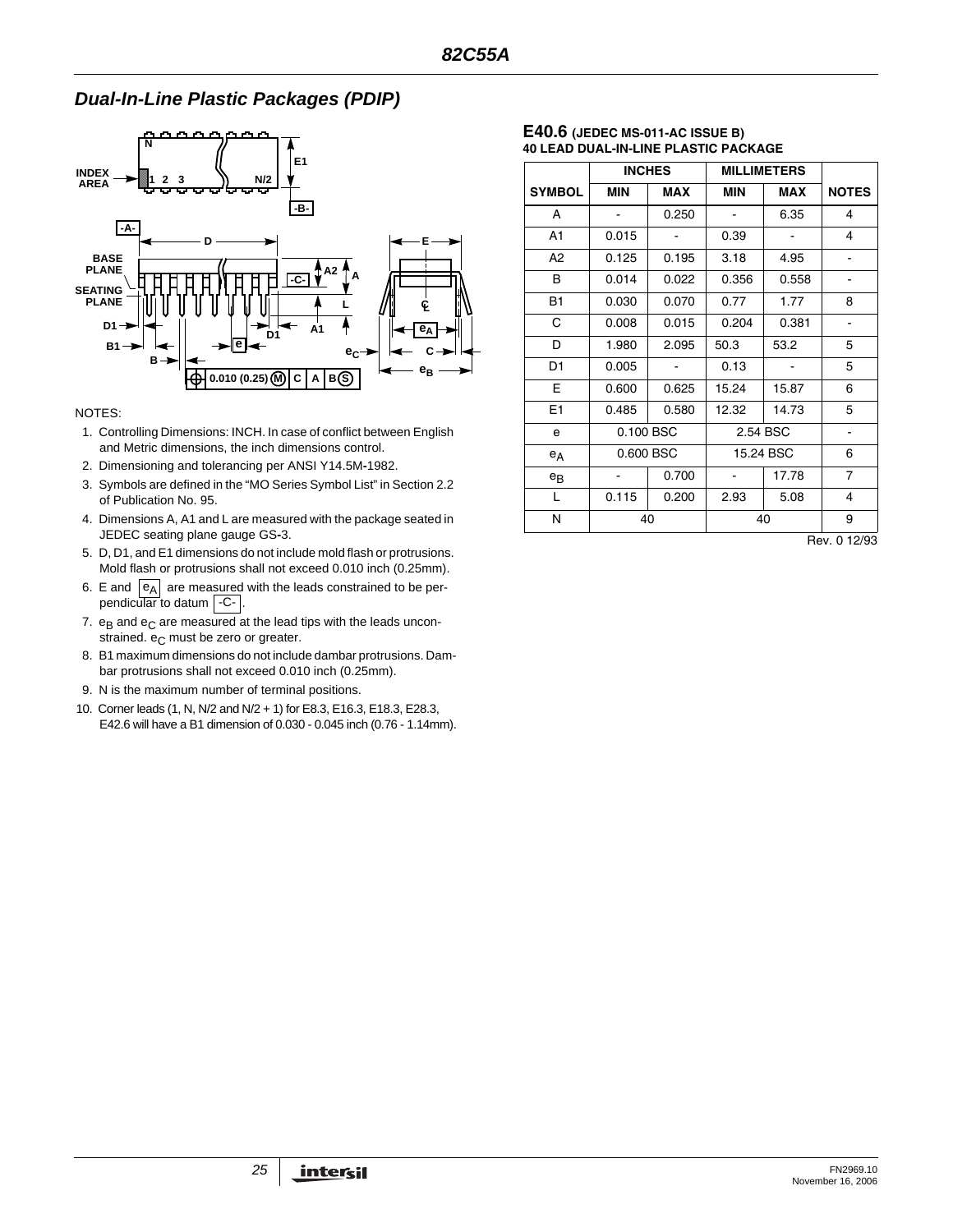# *Ceramic Dual-In-Line Frit Seal Packages (CERDIP)*



NOTES:

- 1. Index area: A notch or a pin one identification mark shall be located adjacent to pin one and shall be located within the shaded area shown. The manufacturer's identification shall not be used as a pin one identification mark.
- 2. The maximum limits of lead dimensions b and c or M shall be measured at the centroid of the finished lead surfaces, when solder dip or tin plate lead finish is applied.
- 3. Dimensions b1 and c1 apply to lead base metal only. Dimension M applies to lead plating and finish thickness.
- 4. Corner leads (1, N, N/2, and N/2+1) may be configured with a partial lead paddle. For this configuration dimension b3 replaces dimension b2.
- 5. This dimension allows for off-center lid, meniscus, and glass overrun.
- 6. Dimension Q shall be measured from the seating plane to the base plane.
- 7. Measure dimension S1 at all four corners.
- 8. N is the maximum number of terminal positions.
- 9. Dimensioning and tolerancing per ANSI Y14.5M 1982.
- 10. Controlling dimension: INCH.

| $F40.6$ Mil-STD-1835 GDIP1-T40 (D-5, CONFIGURATION A) |
|-------------------------------------------------------|
| 40 LEAD CERAMIC DUAL-IN-LINE FRIT SEAL PACKAGE        |

|                |                              | <b>INCHES</b>  | <b>MILLIMETERS</b>       |                |                          |
|----------------|------------------------------|----------------|--------------------------|----------------|--------------------------|
| <b>SYMBOL</b>  | <b>MIN</b>                   | <b>MAX</b>     | <b>MIN</b>               | <b>MAX</b>     | <b>NOTES</b>             |
| A              | $\overline{a}$               | 0.225          | $\omega$                 | 5.72           | ÷,                       |
| b              | 0.014                        | 0.026          | 0.36                     | 0.66           | 2                        |
| b <sub>1</sub> | 0.014                        | 0.023          | 0.36                     | 0.58           | 3                        |
| b2             | 0.045                        | 0.065          | 1.14                     | 1.65           | $\blacksquare$           |
| b <sub>3</sub> | 0.023                        | 0.045          | 0.58                     | 1.14           | 4                        |
| $\mathbf{C}$   | 0.008                        | 0.018          | 0.20                     | 0.46           | $\overline{2}$           |
| c1             | 0.008                        | 0.015          | 0.20                     | 0.38           | 3                        |
| D              |                              | 2.096          | $\blacksquare$           | 53.24          | 5                        |
| E              | 0.510                        | 0.620          | 12.95                    | 15.75          | 5                        |
| e              |                              | 0.100 BSC      |                          | 2.54 BSC       |                          |
| еA             |                              | 0.600 BSC      |                          | 15.24 BSC      |                          |
| eA/2           |                              | 0.300 BSC      |                          | 7.62 BSC       |                          |
| L              | 0.125                        | 0.200          | 3.18                     | 5.08           | $\overline{\phantom{a}}$ |
| Q              | 0.015                        | 0.070          | 0.38                     | 1.78           | 6                        |
| S <sub>1</sub> | 0.005                        | $\blacksquare$ | 0.13                     | $\blacksquare$ | $\overline{7}$           |
| $\alpha$       | $90^{\circ}$                 | $105^\circ$    | $90^{\circ}$             | $105^\circ$    |                          |
| aaa            |                              | 0.015          | $\overline{\phantom{0}}$ | 0.38           |                          |
| bbb            |                              | 0.030          |                          | 0.76           |                          |
| CCC            | $\blacksquare$               | 0.010          | ٠                        | 0.25           | $\blacksquare$           |
| M              | $\qquad \qquad \blacksquare$ | 0.0015         | -                        | 0.038          | 2, 3                     |
| N              | 40                           |                | 40                       |                | 8                        |

Rev. 0 4/94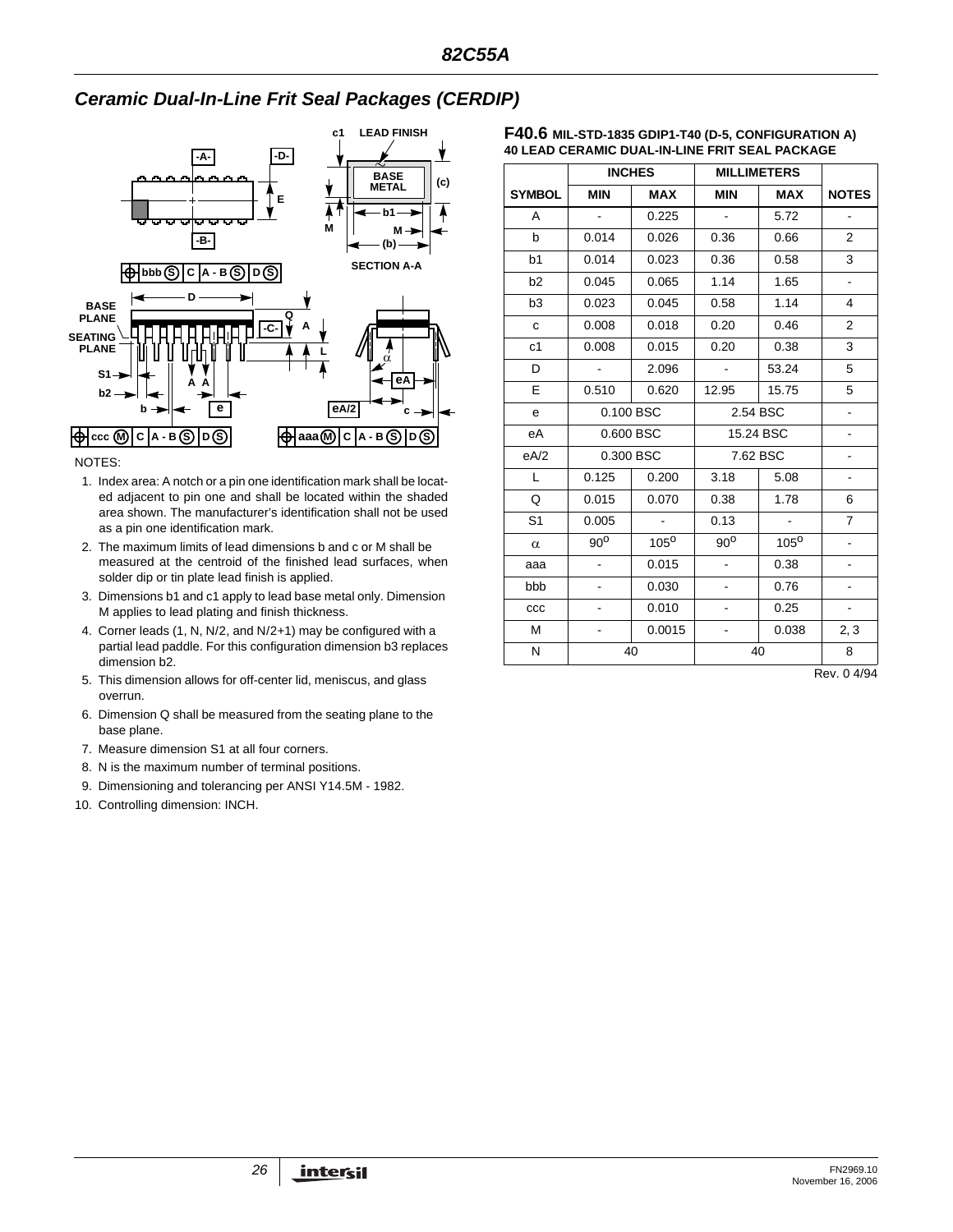# *Ceramic Leadless Chip Carrier Packages (CLCC)*



#### **J44.A MIL-STD-1835 CQCC1-N44 (C-5) 44 PAD CERAMIC LEADLESS CHIP CARRIER PACKAGE**

|                |                                    | <b>INCHES</b> | <b>MILLIMETERS</b> |            |                |
|----------------|------------------------------------|---------------|--------------------|------------|----------------|
| <b>SYMBOL</b>  | <b>MIN</b>                         | <b>MAX</b>    | <b>MIN</b>         | <b>MAX</b> | <b>NOTES</b>   |
| $\mathsf{A}$   | 0.064                              | 0.120         | 1.63               | 3.05       | 6, 7           |
| A <sub>1</sub> | 0.054                              | 0.088         | 1.37               | 2.24       | $\blacksquare$ |
| B              | 0.033                              | 0.039         | 0.84               | 0.99       | $\overline{4}$ |
| <b>B1</b>      | 0.022                              | 0.028         | 0.56               | 0.71       | 2, 4           |
| <b>B2</b>      |                                    | 0.072 REF     | 1.83 REF           |            | $\blacksquare$ |
| B <sub>3</sub> | 0.006                              | 0.022         | 0.15               | 0.56       | ÷,             |
| D              | 0.640                              | 0.662         | 16.26   16.81      |            |                |
| D <sub>1</sub> |                                    | 0.500 BSC     |                    | 12.70 BSC  | ٠              |
| D <sub>2</sub> |                                    | 0.250 BSC     |                    | 6.35 BSC   | ä,             |
| D <sub>3</sub> | $\sim$                             | 0.662         | $\blacksquare$     | 16.81      | $\overline{2}$ |
| E              | 0.640                              | 0.662         | 16.26              | 16.81      | ÷              |
| E1             |                                    | 0.500 BSC     |                    | 12.70 BSC  |                |
| E2             |                                    | 0.250 BSC     | 6.35 BSC           |            | ۰              |
| E <sub>3</sub> | $\Delta \sim 10^{10}$ km s $^{-1}$ | 0.662         |                    | $-$ 16.81  | $\overline{2}$ |
| e              |                                    | 0.050 BSC     |                    | 1.27 BSC   | $\blacksquare$ |
| e <sub>1</sub> | 0.015                              |               | 0.38               |            | $\overline{2}$ |
| h              |                                    | 0.040 REF     |                    | 1.02 REF   | 5              |
| j              |                                    | 0.020 REF     |                    | 0.51 REF   | 5              |
| L              | 0.045                              | 0.055         | 1.14               | 1.40       | $\frac{1}{2}$  |
| L1             | 0.045                              | 0.055         | 1.14               | 1.40       | $\blacksquare$ |
| L2             | 0.075                              | 0.095         | 1.90               | 2.41       |                |
| L <sub>3</sub> | 0.003                              | 0.015         | 0.08               | 0.38       |                |
| <b>ND</b>      | 11                                 |               |                    | 11         | 3              |
| <b>NE</b>      | 11                                 |               |                    | 11         | 3              |
| N              | 44                                 |               |                    | 44         | 3              |
|                |                                    |               |                    |            | Rev. 0 5/18/94 |

NOTES:

- 1. Metallized castellations shall be connected to plane 1 terminals and extend toward plane 2 across at least two layers of ceramic or completely across all of the ceramic layers to make electrical connection with the optional plane 2 terminals.
- 2. Unless otherwise specified, a minimum clearance of 0.015 inch (0.38mm) shall be maintained between all metallized features (e.g., lid, castellations, terminals, thermal pads, etc.)
- 3. Symbol "N" is the maximum number of terminals. Symbols "ND" and "NE" are the number of terminals along the sides of length "D" and "E", respectively.
- 4. The required plane 1 terminals and optional plane 2 terminals (if used) shall be electrically connected.
- 5. The corner shape (square, notch, radius, etc.) may vary at the manufacturer's option, from that shown on the drawing.
- 6. Chip carriers shall be constructed of a minimum of two ceramic layers.
- 7. Dimension "A" controls the overall package thickness. The maximum "A" dimension is package height before being solder dipped.
- 8. Dimensioning and tolerancing per ANSI Y14.5M-1982.
- 9. Controlling dimension: INCH.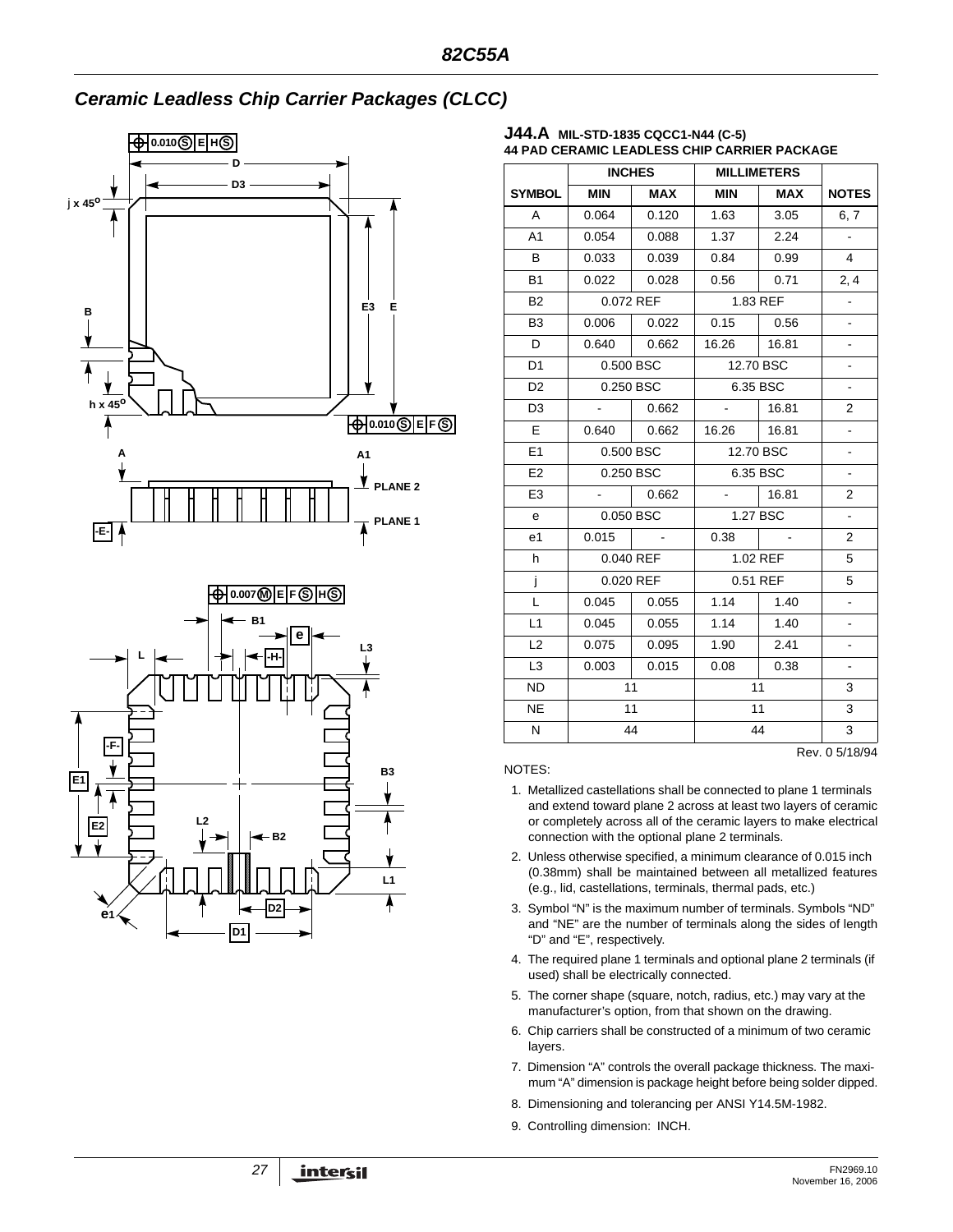

# *Plastic Leaded Chip Carrier Packages (PLCC)*

#### **N44.65 (JEDEC MS-018AC ISSUE A) 44 LEAD PLASTIC LEADED CHIP CARRIER PACKAGE**

|                |            | <b>INCHES</b> |            | <b>MILLIMETERS</b> |              |
|----------------|------------|---------------|------------|--------------------|--------------|
| <b>SYMBOL</b>  | <b>MIN</b> | <b>MAX</b>    | <b>MIN</b> | <b>MAX</b>         | <b>NOTES</b> |
| A              | 0.165      | 0.180         | 4.20       | 4.57               |              |
| A <sub>1</sub> | 0.090      | 0.120         | 2.29       | 3.04               |              |
| D              | 0.685      | 0.695         | 17.40      | 17.65              |              |
| D <sub>1</sub> | 0.650      | 0.656         | 16.51      | 16.66              | 3            |
| D <sub>2</sub> | 0.291      | 0.319         | 7.40       | 8.10               | 4, 5         |
| E              | 0.685      | 0.695         | 17.40      | 17.65              |              |
| E1             | 0.650      | 0.656         | 16.51      | 16.66              | 3            |
| E <sub>2</sub> | 0.291      | 0.319         | 7.40       | 8.10               | 4, 5         |
| N              |            | 44            | 44         |                    | 6            |

Rev. 2 11/97

#### NOTES:

- 1. Controlling dimension: INCH. Converted millimeter dimensions are not necessarily exact.
- 2. Dimensions and tolerancing per ANSI Y14.5M-1982.
- 3. Dimensions D1 and E1 do not include mold protrusions. Allowable mold protrusion is 0.010 inch (0.25mm) per side. Dimensions D1 and E1 include mold mismatch and are measured at the extreme material condition at the body parting line.
- 4. To be measured at seating plane  $\lfloor$  -C- $\rfloor$  contact point.
- 5. Centerline to be determined where center leads exit plastic body.
- 6. "N" is the number of terminal positions.